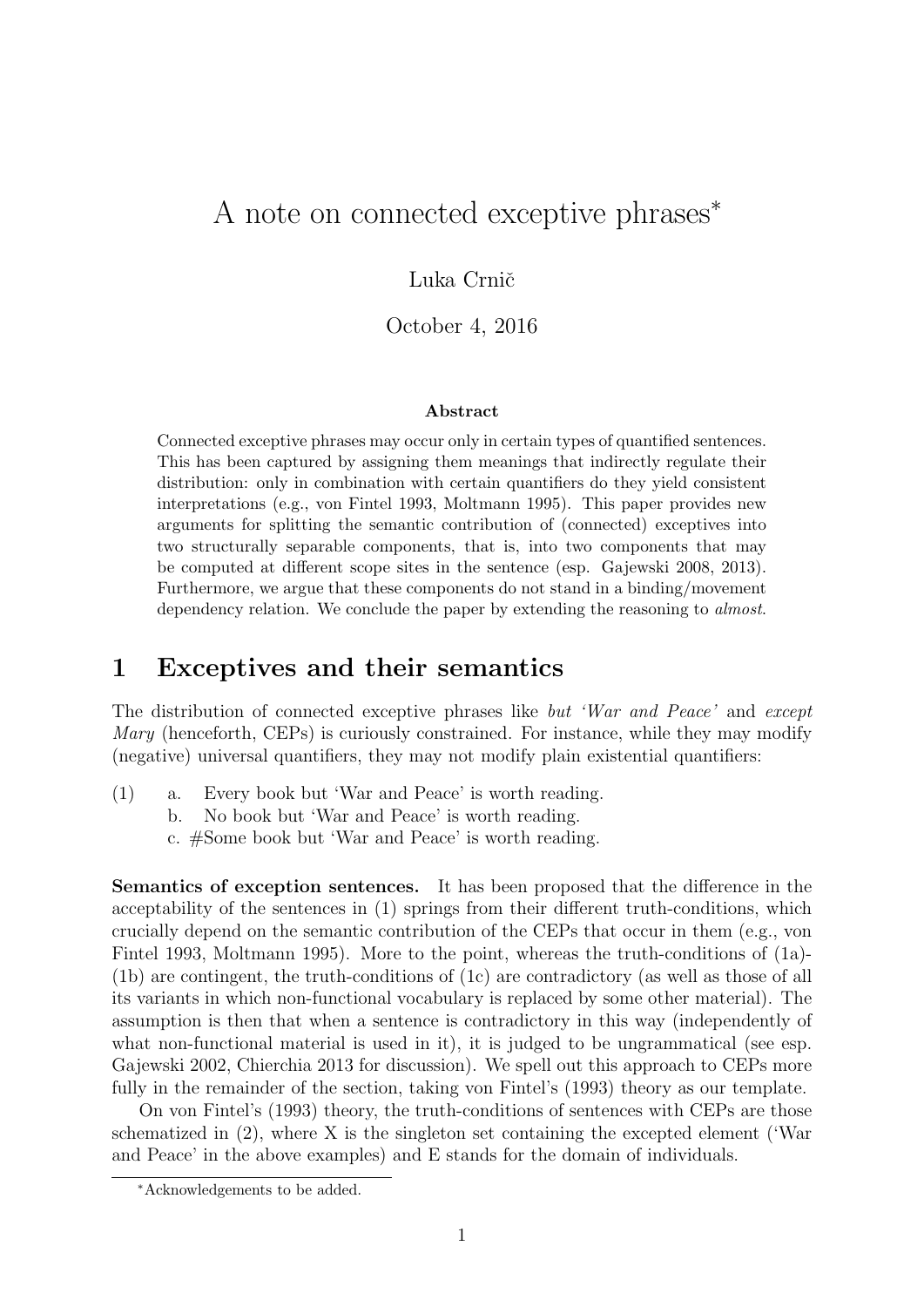(2) 
$$
[D \text{ P } [\text{but X}] \text{ Q}] = 1 \text{ iff } \underbrace{D(P \setminus X)(Q)}_{\text{Domain Subtraction}} \wedge \underbrace{\forall X' \subseteq E: D(P \setminus X')(Q) \rightarrow (X \subseteq X')}_{\text{Uniqueness}}
$$

These truth-conditions consist of two components – Domain Subtraction and Uniqueness – that conspire to yield the restricted distribution of CEPs. The import of Domain Subtraction is to shift the quantification in the sentence to one in which the excepted element is subtracted from the domain of the quantifier containing the CEP. The import of Uniqueness, which is key in governing the distribution of CEPs, is that the excepted element is the minimal element such that it can be subtracted and the respective quantification yield a true meaning (in other words, subtracting some other set of individuals, which includes the empty set, from the respective restrictor of the quantifier yields either a false meaning or a meaning that is entailed by the meaning that we obtain by subtracting the excepted element).

**Grammatical examples.** The sentences in  $(1a)-(1b)$  have the truth-conditions in  $(3)$ -(4), respectively: Domain Subtraction leads to the quantification being true only if the excepted element is subtracted from the restrictor of the quantifier; Uniqueness corresponds to the excepted element, 'War and Peace', forming the minimal set such that subtracting it from the restrictor of the quantifier results in a true quantification. (Semantically equivalent formulas are provided in the parantheses at the bottom of the examples. See von Fintel 1993, Gajewski 2008 for detailed computations.)

(3) 
$$
\underbrace{\{x \mid x \text{ is a book}\}\{WP\} \subseteq \{x : x \text{ is worth reading}\}}_{Domain \text{Subtraction: Every book that is not WP is worth reading}} \land \underbrace{\forall X \subseteq E: (\{x \mid x \text{ is a book}\} \setminus X \subseteq \{x : x \text{ is worth reading}\} \rightarrow \{WP\} \subseteq X}_{Uniqueness: \{WP\} \text{ is the minimal set } X \text{ s.t. every book that is not in } X \text{ is worth reading}}\n \left( = \{x \mid x \text{ is a book}\} \cap \{x \mid \neg(x \text{ is worth reading})\} = \{WP\}\right)
$$
\n(4) 
$$
\underbrace{\{x \mid x \text{ is a book}\}\{WP\} \cap \{x : x \text{ is worth reading}\} = \emptyset} \land \underbrace{\{X \mid X \text{ is a book}\}\{NP\} \cap \{x : x \text{ is worth reading}\}}_{Uniqueness: \{WP\} \text{ is the minimal set } X \text{ s.t. no book that is not in } X \text{ is worth reading}}\n \underbrace{\forall X \subseteq E: (\{x \mid x \text{ is a book}\} \setminus X \cap \{x : x \text{ is worth reading}\} = \emptyset) \rightarrow \{WP\} \subseteq X}_{Uniqueness: \{WP\} \text{ is the minimal set } X \text{ s.t. no book that is not in } X \text{ is worth reading}}\n \left( = \{x \mid x \text{ is a book}\} \cap \{x \mid x \text{ is worth reading}\} = \{WP\}\right)
$$

Some inferences that follow from  $(3)-(4)$  are provided in  $(5)-(6)$ : the  $(a)$  inferences correspond to the import of Domain Subtraction, while the (b) and (c) inferences follow from (a) conjoined with the Uniqueness inference.

- $(5)$  Inferences following from  $(3)$ :
	- a. Every book that is not 'War and Peace' is worth reading.
	- b. 'War and Peace' is a book.
	- c. 'War and Peace' is not worth reading.
- (6) Inferences following from  $(4)$ :
	- a. No book that is not 'War and Peace' is worth reading.
	- b. 'War and Peace' is a book.
	- c. 'War and Peace' is worth reading.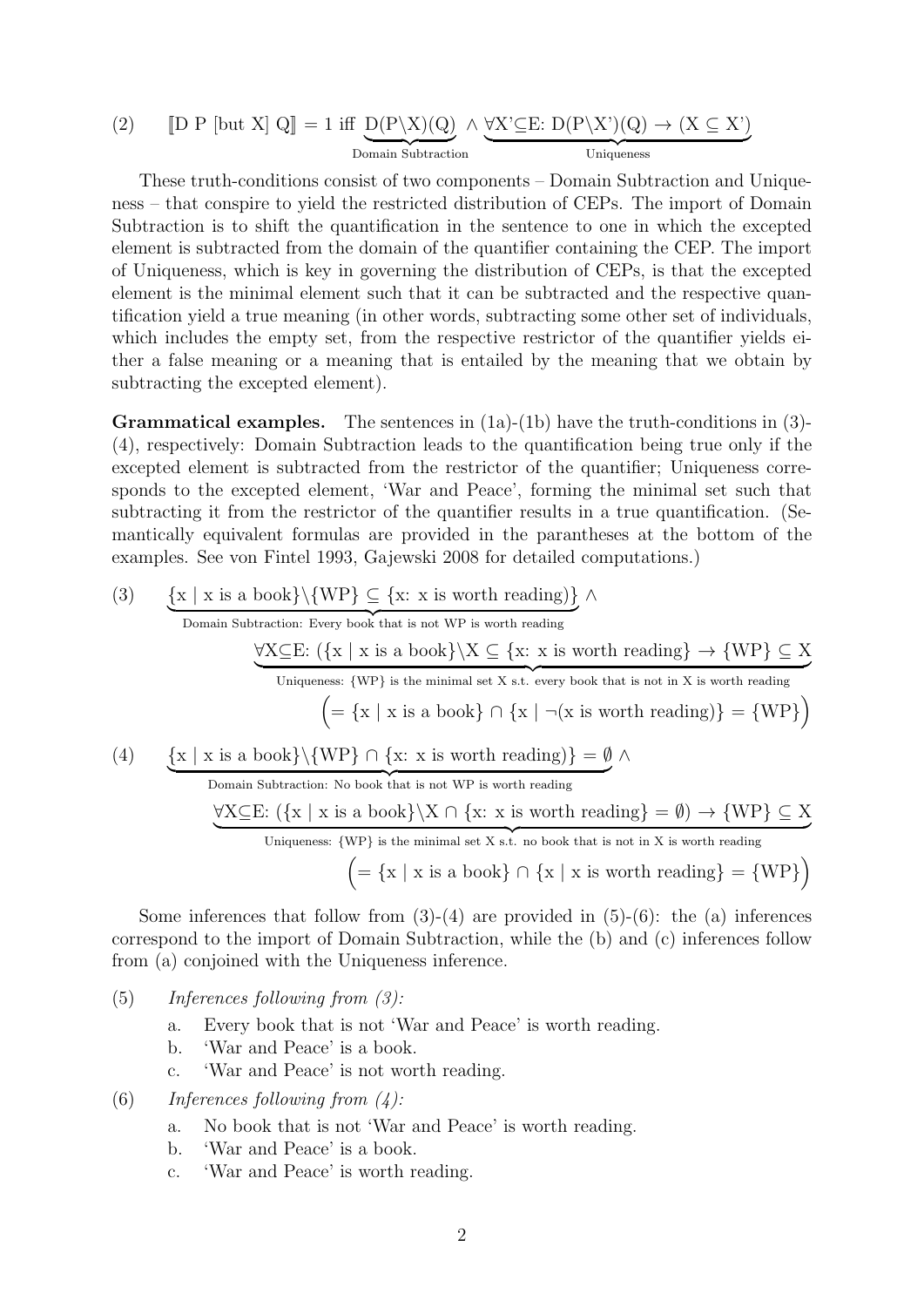To convince ourselves that (5)-(6) are indeed entailed by the meanings above, let us briefly zoom in on (5): on the one hand, if 'War and Peace' is a book, and the singleton set containing 'War and Peace' is the minimal exception set to the quantification, then 'War and Peace' cannot be among the books worth reading – if it were, there would be a smaller exception set that could be subtracted from the restrictor of the quantifier and the quantification still yield a true meaning, namely, the empty set. On the other hand, if 'War and Peace' is not a book, then there is again a smaller exception set that would make the quantification true, namely, the empty set.

Ungrammatical examples. Sentence (1c) has a contradictory meaning on this analysis: it cannot hold that some book other than 'War and Peace' is worth reading and that {'War and Peace'} is the minimal set such that you can subtract it from the restrictor of the quantifier and obtain a true meaning.

(7) 
$$
\{x \mid x \text{ is a book}\}\{WP\} \cap \{x: x \text{ is worth reading}\} \neq \emptyset \land
$$
\n\nDomain Subtraction: Some book that is not WP is worth reading\n $\forall X \subseteq E: (\{x \mid x \text{ is a book}\}\ \ X \cap \{x: x \text{ is worth reading}\} \neq \emptyset) \rightarrow \{WP\} \subseteq X$ \n\nUniqueness: {WP} is the minimal set X s.t. some book that is not in X is worth reading

Namely, if you subtract the empty set from the restrictor of the quantifier, which is a proper subset of {'War and Peace'}, you obtain a meaning that will be true whenever the subtraction of {'War and Peace'} leads to a true meaning (and in other cases as well).

Compositionality. How are the truth-conditions described above derived compositionally? As may be most natural given the surface form of the sentence, von Fintel (1993) proposes that both meaning components (Domain Subtraction and Uniqueness) are encoded in the CEP, which is interpreted in situ. In other words, the mechanism governing the distribution of CEPs is taken to be part of their meaning.

The meaning of CEP but 'War and Peace' is provided in  $(8)$ . It takes three arguments: a nominal predicate, a quantificational determiner, and the main predicate.

(8)  $\left[\text{but 'War and Peace'}\right] =$ λP. λQ. λR. Q(P\{WP})(R) & ∀X⊆E: Q(P\X)(R) → {WP}⊆X

It is clear that the interpretation of the structures in (9) yields precisely the meanings provided in (3), (4) and (7), respectively. A representative computation of the truthconditions of (9a) is provided in (10), where the final output corresponds to (3).

(9) a. [every [book [but WP]]] [is worth reading] b. [no [book [but WP]]] [is worth reading] c. [some [book [but WP]]] [is worth reading] (10)  $(\llbracket \text{but 'War and Peace'} \rrbracket(\llbracket \text{book} \rrbracket))(\llbracket \text{every} \rrbracket))(\llbracket \text{worth reading} \rrbracket) = 1$  iff  $[\text{every}]([\text{book}]\setminus \{WP\})([\text{worth reading}]) = 1 \wedge$  $\forall X \subseteq E: \llbracket \text{every} \rrbracket(\llbracket \text{book} \rrbracket \setminus X)(\llbracket \text{worth reading} \rrbracket) = 1 \rightarrow \{WP\} \subseteq X \text{ iff }$  $\{x \mid x \text{ is a book}\}\$  {WP}  $\subset \{x: x \text{ is worth reading}\}$  ^  $\forall X \subseteq E: (\{x \mid x \text{ is a book}\}\X \subseteq \{x: x \text{ is worth reading}\}) \rightarrow \{WP\} \subseteq X$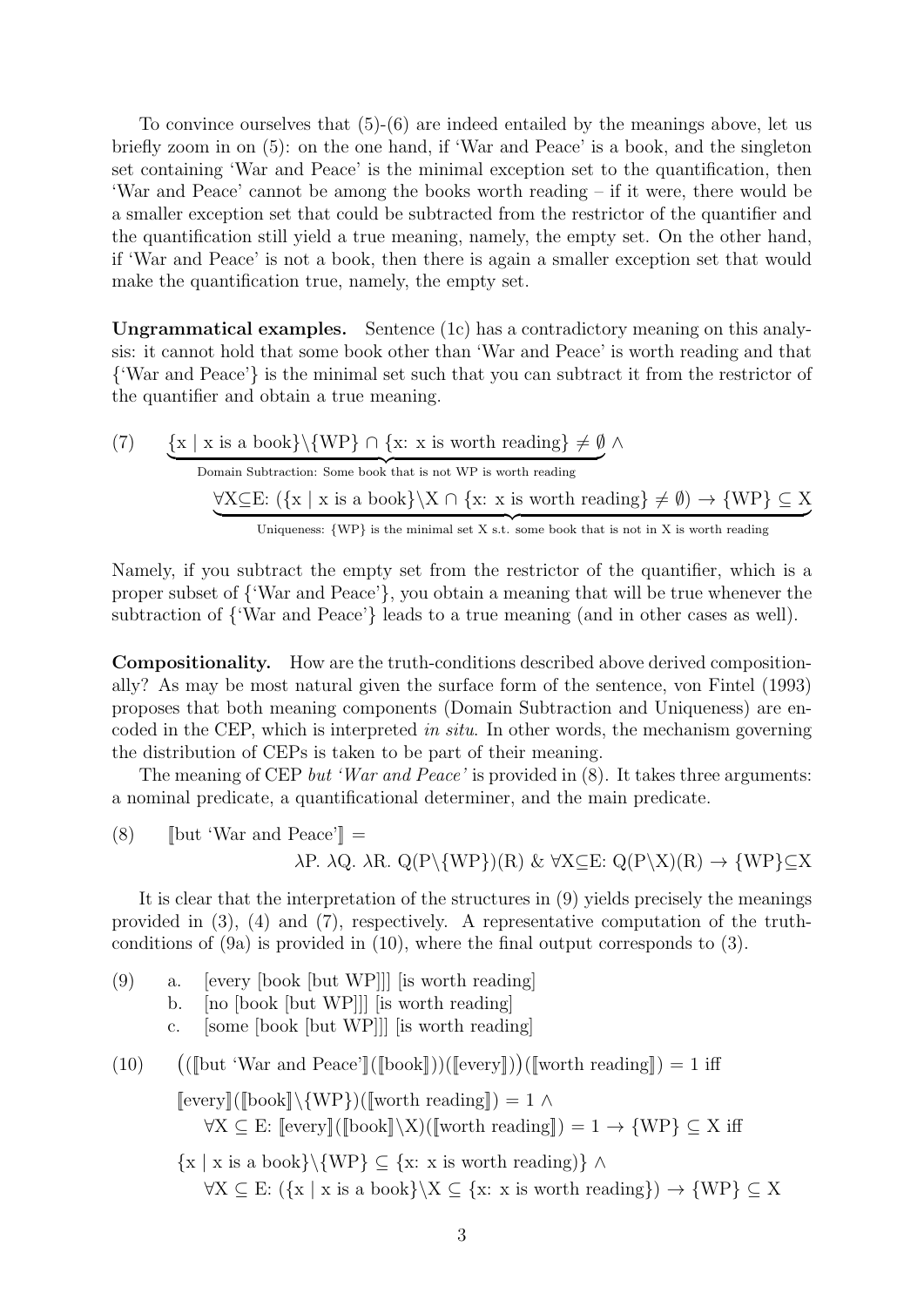Summary. In von Fintel's (1993) proposal, we have a fully compositional analysis of CEPs that accounts for the data exemplified in (1). The main idea behind the proposal is that the felicity of CEPs depends on the interpretation of the sentences in which they occur, to which their semantic contribution is critical. More to the point, von Fintel assigns CEPs complex meanings that may felicitously combine only with certain quantificational determiners. These meanings consists of two components, Domain Subtraction and Uniqueness, as outlined in (11). (A similar state of affairs obtains also in the proposal of Moltmann 1995, which we cannot discuss here for reasons of space.)

(11) 
$$
[s \dots [q_P \text{ every/no} / \text{some} / \text{etc.} \text{ [NP [but NP']]} \dots]
$$
  $\downarrow$   $\text{Subtraction+Uniqueness}$ 

We argue in the following section that the distribution of CEPs in ellipsis contexts is incompatible with such an analysis. Thus, while von Fintel (1993) may well be correct that the distribution of CEPs should be explained in semantic terms, and about the meanings that he assigns to the exception sentences in (1), the semantic contribution of CEPs cannot be quite the one he proposed. More specifically, we conclude that whereas Domain Subtraction should be encoded in the meaning of CEPs, Uniqueness cannot be. And so the function of the latter must be picked up by a different mechanism. We show in the conclusion of the paper that the data are compatible with, and thus provide support for, Gajewski's (2013) proposal (but not Gajewski's 2008 proposal; see also Hirsch 2016).

### 2 Ellipsis puzzles

We present new arguments against encoding both Domain Subtraction and Uniqueness into the meaning of CEPs. The arguments build on the distribution of CEPs in ellipsis contexts. Roughly, in ellipsis contexts, a DP modified by a CEP may antecede a DP modified by an exceptive that is not subject to the same distributional restrictions and does not necessarily give rise to the same inferences. We begin the section by spelling out some background assumptions about ellipsis licensing, which we take to be uncontroversial.

### 2.1 Conditions on ellipsis licensing

Parallelism. Ellipsis provides a good diagnostic tool for determining the structure as well as the semantics of different types of phrases (see, e.g., Fox 2000, Hartman 2011 for recent applications). This holds because ellipsis is licensed only if some constituent containing the elided material stands in an identity relation to some antecedent constituent. Although the precise nature of this identity relation as well as the necessary size of constituents involved is still under debate, a minimal condition on ellipsis licensing – be it IP, VP, or NP ellipsis – is that the meaning of the antecedent constituent must be in the focus value of the constituent containing the elided material, as stated in (12) (cf. Rooth 1992, Heim 1996, Fox 2000, among others; Elbourne 2013 for NP ellipsis).<sup>1</sup>

<sup>&</sup>lt;sup>1</sup>The focus value of a constituent is computed as in (i) (following Rooth 1985).

<sup>(</sup>i) a. If X is a terminal node that is not F-marked, then  $\text{ALT}(X) = \{\|X\|\}$ 

b. If X is a terminal node that is F-marked, then  $\text{ALT}(X) = \{ \|Y\| \mid \text{type}(Y) = \text{type}(X) \}$ 

c. If  $X = [Y Z]$  is a branching node such that the meaning of Z is an argument of the meaning of Y, then  $ALT(X) = \{Y'(Z') | Y' \in ALT(Y) \& Z' \in ALT(Z)\}\$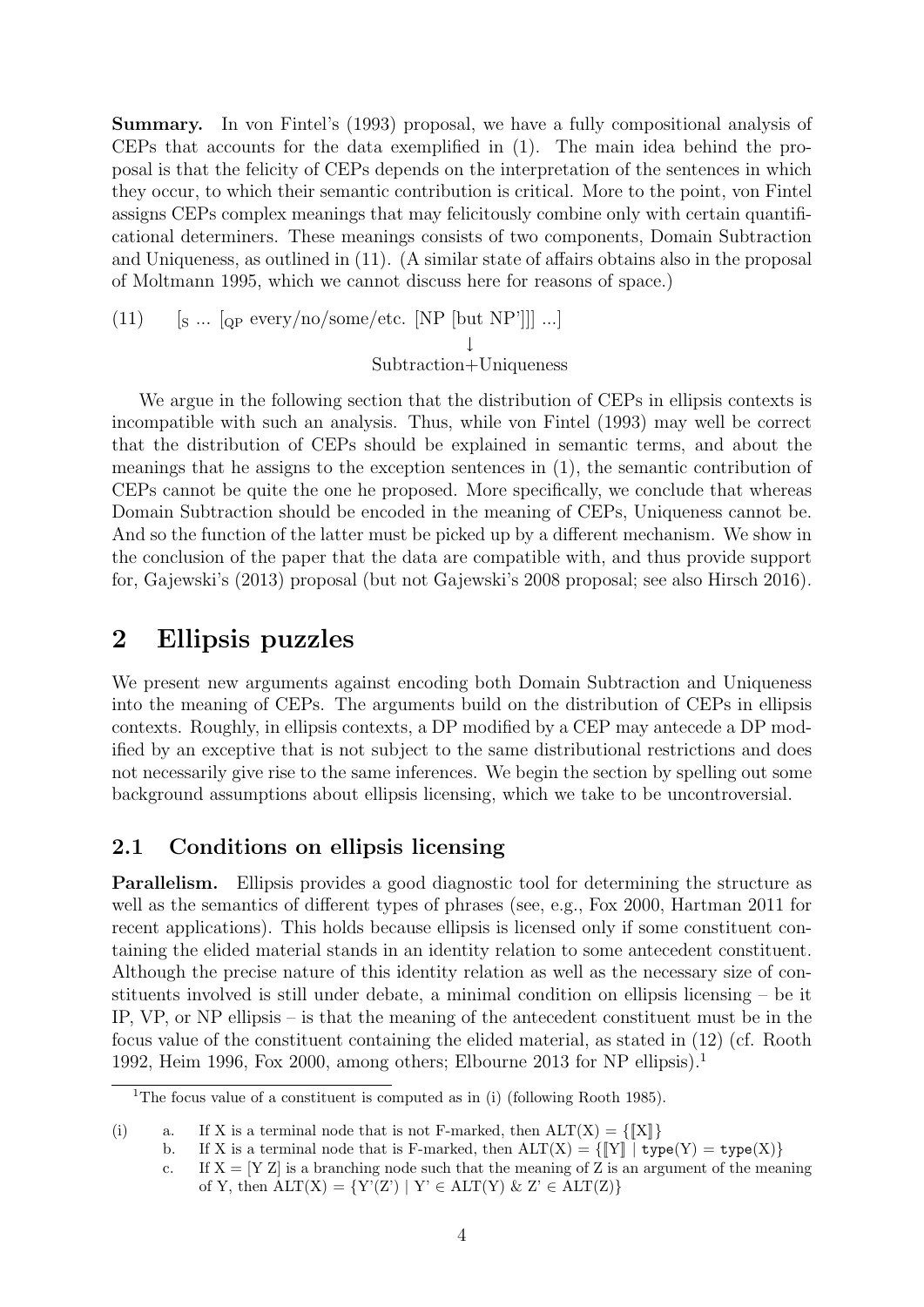(12) Parallelism Condition on Ellipsis Licensing:

Ellipsis of a constituent  $\epsilon$  is licensed only if at LF  $\epsilon$  is reflexively dominated by some constituent,  $\beta$ , such that there is an antecedent constituent in the discourse, α, such that the meaning of  $\alpha$  is in the focus value of  $\beta$ . (We call  $\alpha$  and  $\beta$  the antecedent and the ellipsis Parallelism Domain, respectively.)

While this condition by itself allows for some differences in the morphology of the antecedent and the elided constituents, no difference in semantics is admitted (see van Craenenbroeck & Merchant 2013 for a recent discussion of admitted alternations, and Crnič 2016 for a qualification of the claims about polarity items). Sag's  $(1976)$  example with a negative polarity item (NPI) *any* in the antecedent VP is provided in  $(13)$ : whereas the NPI is licensed in the antecedent VP, it would not be licensed in the elided VP. Accordingly, a semantically equivalent plain existential quantifier must be taken to occur in its parallel position in the elided VP, as given in (14).

- (13) a. John didn't read any book. Bill did  $\triangle$ . b.  $\Delta$  = read a book
- (14) Parallelism Condition is satisfied:  $\llbracket \text{neg } [\text{any book}] \; [\lambda1 \; [J. \text{ read } t_1]]]] \ll \text{ALT}([\text{did}_{F} \; [[a \; \text{book}] \; [\lambda1 \; [B_{F} \; \text{read } t_1]]]] )$  $( = {\^ \wedge}(X \text{ read a book}), \ ^ \wedge \neg(X \text{ read a book}) \mid X \in D_e)$

Scope configurations. It turns out that the condition on ellipsis licensing in (12) is too weak to fully capture ellipsis behavior on its own. For example, consider (15).

(15) John solved exactly three (of the ten) exercises. You had to  $\triangle$  to get an A.

The second sentence in (15) is unambiguous: it only conveys that the requirement was that you solve exactly three exercises. This is an odd requirement in natural contexts in which you are usually required to solve as many exercises as possible to get a good grade. The sentence cannot describe solving three exercises as the minimal requirement for getting an A, which is more plausible in natural contexts (say, on a particularly hard exam, solving three exercises may put you in the top 5% of the students, and thus suffice for an A; solving more exercises is, of course, not harmful even when the exams are hard).<sup>2</sup>

In this, the sentence differs from its fully pronounced counterpart in (16). This pragmatically more plausible reading could be obtained by interpreting exactly three exercises as taking scope above the universal modal at LF (or perhaps by interpreting exactly (three) as taking such scope, cf. Abels & Martí 2010, Beck 2012). (Fiengo & May 1994 and Fox 2000, among others, discuss many further examples like this.)

(16) You had to solve exactly three exercises to get an A.

- (i) a. [exactly three exercises]  $[\lambda x]$  [I solved x]] b. [exactly three exercises]  $[\lambda y]_{\Box_F}$  [you<sub>F</sub> solved y]]]
- (ii) Parallelism Condition is satisfied:  $[\exists \text{[exactly 3 exercises]} \; [\lambda \mathbf{x} \; [\mathbf{I} \; \mathbf{solved} \; \mathbf{x}]]] \in \text{ALT}([\text{exactly 3 exercises]} \; [\lambda \mathbf{y} \; [\Box_F \; [\text{you}_F \; \mathbf{solved} \; \mathbf{y}]]])$

<sup>&</sup>lt;sup>2</sup>Note that the LFs required for this more plausible interpretation of (15) would satisfy Parallelism, as indicated in (i)-(ii). We underline the Parallelism Domains selected to satisfy Parallelism.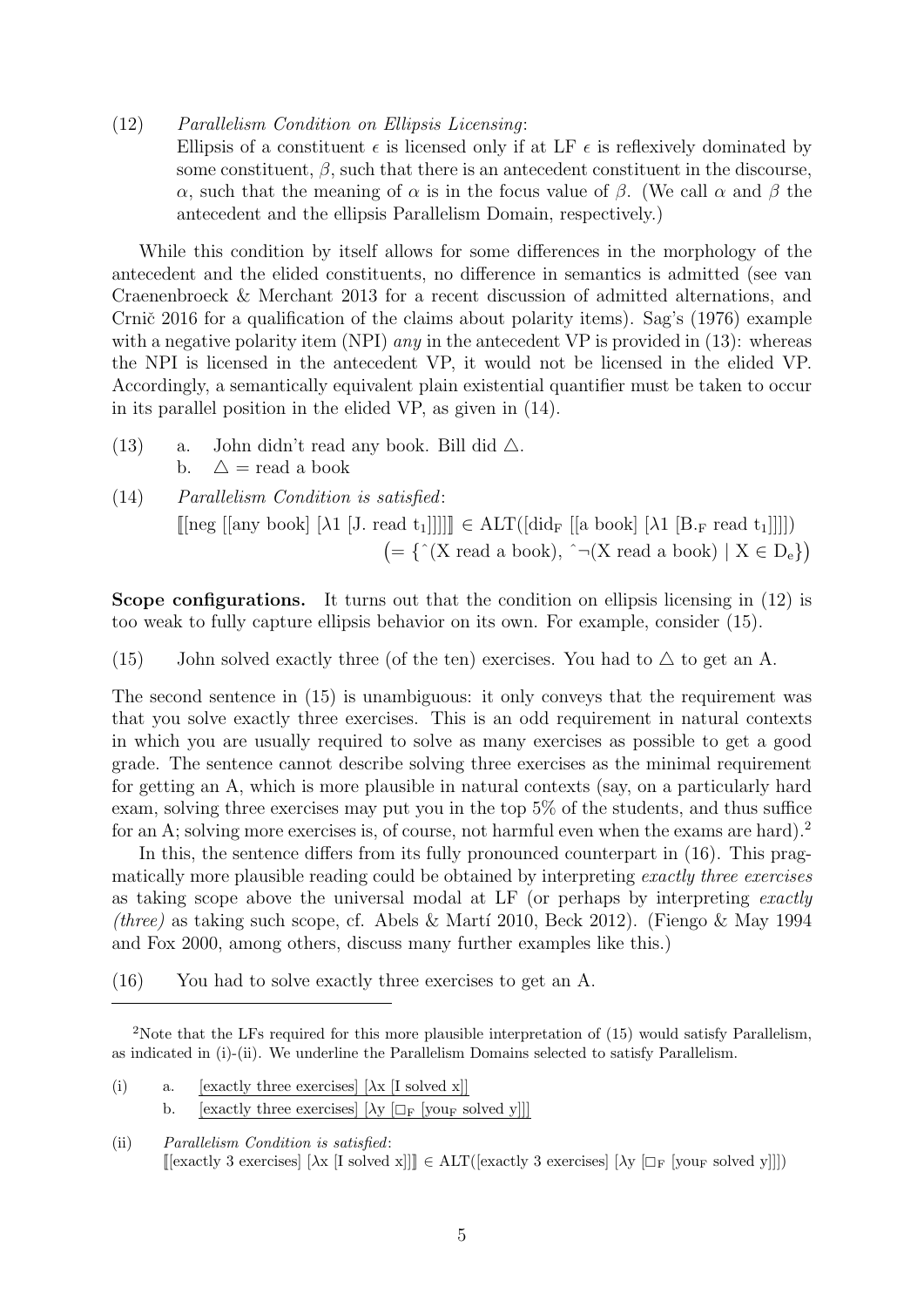This constraint on scope in ellipsis contexts is captured by the descriptive generalization in (17). The constraint states that if the elided constituent contains a quantificational element at surface form, this quantificational element may move above another scopebearing element at LF, and thus expand the ellipsis Parallelism Domain (henceforth, PD), only if a parallel scope configuration obtains in the antecedent PD (though some of the quantificational elements may differ between the two PDs).<sup>3</sup>

(17) Scope Parallelism Generalization (Fox 2000, Ch. 2): The scope relations between quantificational elements in the ellipsis PD must be identical to those between their anteceding elements in the antecedent PD.

Accordingly, in (15), for exactly three exercises (or perhaps just exactly (three)) to take scope above the universal modal in the ellipsis PD, a comparable scope configuration would have to obtain in the antecedent PD. Since this is not possible – namely, there are no scope-bearing elements in the first sentence other than exactly three exercises, given in  $(18a)$  – the second sentence can only be interpreted with exactly three exercises taking scope below the modal, as given in (18b). This results in a pragmatically marked meaning. (We underline the PDs selected for Parallelism.)

(18) a. [exactly three exercises]  $[\lambda x]$  [John solved x]] b.  $[\Box$  [[exactly three exercises]  $[\lambda y]$  [your solved y]]]]  $(\rightarrow$  Parallelism is satisfied, PD respects (17)) c. \*[exactly three exercises]  $[\lambda y \Box_F$  [you<sub>F</sub> solved y]]]  $(\rightarrow$  Parallelism is satisfied, but PD violates (17))

Movement from the ellipsis site. A related constraint is that if an element in the elided VP moves at LF and ends up not being (able to be) contained in a PD that satisfies Parallelism, then it needs to be pronounced and bear appropriate focus (see, esp., Heim 1996 for discussion, and Schwarzschild 1999 for a more general take on this issue).

(19) Moved NP Constraint:

If an NP moves from an elided constituent at LF but lacks a semantically equivalent element in a parallel position in the antecedent clause, it must be pronounced.

We illustrate the Moved NP Constraint on the basis of the example in (20).

(20) a. John read some novel. Bill did  $\triangle$  too. b.  $\Delta$  = read some novel,  $\Delta \neq$  read some book

The second sentence in (20a) cannot have the meaning that Bill read some book. While PDs that would allow for such a meaning and satisfy Parallelism can be constructed, as indicated in (21), some book does not satisfy Moved NP Constraint. Thus, the sequence in (20a) is marked on the resolution of the elided VP to read some book.

(21) a. [some novel]  $\lambda$ 1 [John read t<sub>1</sub>]

<sup>&</sup>lt;sup>3</sup>There have been various proposals how to derive this generalization, invariably resulting in a stronger ellipsis licensing condition than the one we adopt in the main text, see, e.g., Fiengo & May 1994, Heim 1996, Fox 2000, Griffiths & Lipták 2014. Instead of adopting one of these more involved treatments of ellipsis, we will simply fall back on (17) in the following.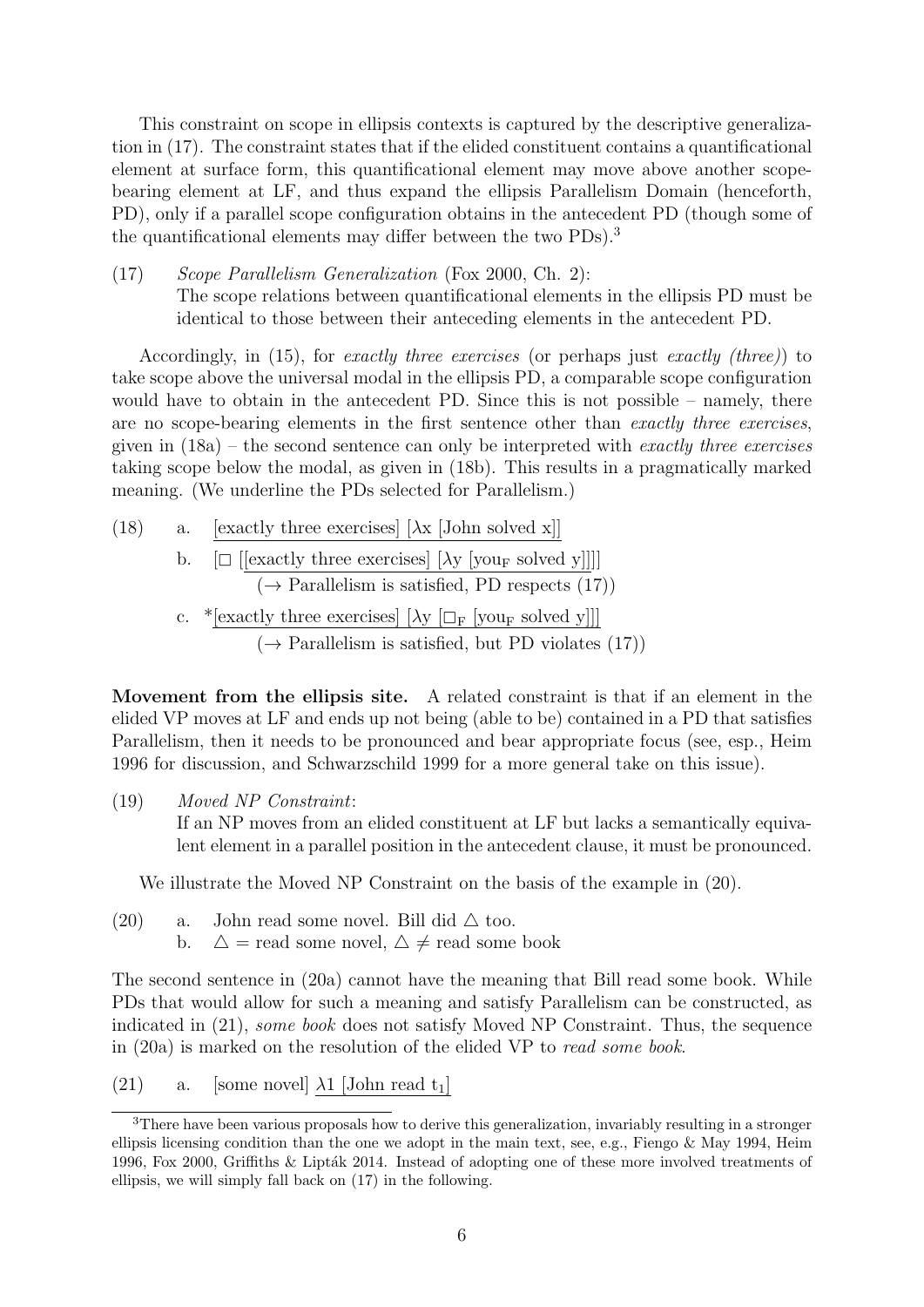- b. [some book]  $\lambda 2$  [Bill<sub>F</sub> read t<sub>2</sub>]
- c.  $[\![\lambda1\!]$  [John read  $t_1[\!] \in \text{ALT}([\lambda2\!]$ Bill<sub>F</sub> read  $t_2[\!]$ ]

Again, we refer the reader to Fiengo & May (1994), Heim (1996), Fox (2000), Griffiths  $&$  Lipták (2014), among others, for detailed studies of Scope Parallelism Generalization and Moved NP Constraint, as well as for their potential explanations. The precise mechanisms governing these generalizations are not important to us here – what is important is that they should, all else being equal, hold just as much of DPs modified by connected exceptives as they hold of other DPs. We now proceed to the three ellipsis puzzles.

#### 2.2 Existential quantifiers

Consider the sequences in  $(22)-(24)$ . (The latter two sequences are modeled after examples in Johnson 2001 and Sag 1976, respectively.) $4.5$ 

- (22) John read no book but 'War and Peace'. Mary did  $\triangle$  however.
- (23) I could find no solution except to use covert exhaustification, but Irene might  $\triangle$ .
- (24) Although John will trust no one but the President, Bill will  $\triangle$ .

We focus on the first sequence in the following. There, the meaning of the second sentence corresponds to the paraphrase in (25), where an other than exceptive is modifying an existential quantifier.

(25) Mary read some book other than 'War and Peace'.

Puzzle. The felicity of the sequence in (22) is unexpected on the approach to CEPs introduced above, on which Domain Subtraction and Uniqueness are encoded in the meaning of but. The structure and the meaning of the sentence containing the antecedent VP in (22) on that approach are those provided in (26) (see the discussion of (4) above).

- (26) a. John read no book but 'War and Peace'.
	- b. [no book but WP]  $[\lambda x \text{ [John read x]}]$
	- c.  $\{x: x \text{ is a book}\}\cap \{x: \text{ John read } x\} = \{WP\}$

The sentence containing the elided VP in (22) could be assigned one of the representations in (27), in which Mary and did are focused: the first representation contains a CEP; the second representation lacks an exceptive; and the third representation contains an exceptive distinct from but 'War and Peace', namely, an other than exceptive that can modify existential quantifiers. None of these representations forms a licit sequence with the sentence in  $(26)$  however, which is why the felicity of  $(22)$  is unexpected.

<sup>4</sup>Some speakers find these examples, and in fact all examples in which a negative quantifier antecedes a plain existential quantifier, marked. See van Craenenbroeck & Temmerman 2015 for discussion.

<sup>&</sup>lt;sup>5</sup>The argument that we make in this subsection can be made just as well with a sequence in which the negative quantifer in the antecedent VP is replaced by an NPI, as in (i). Some speakers prefer this example to (22). However, since this sequence poses independent problems for von Fintel's proposal, as discussed by Gajewski 2008, we stick to the examples with negative quantifiers.

<sup>(</sup>i) John didn't read any book but 'War and Peace'. Mary did  $\triangle$  however.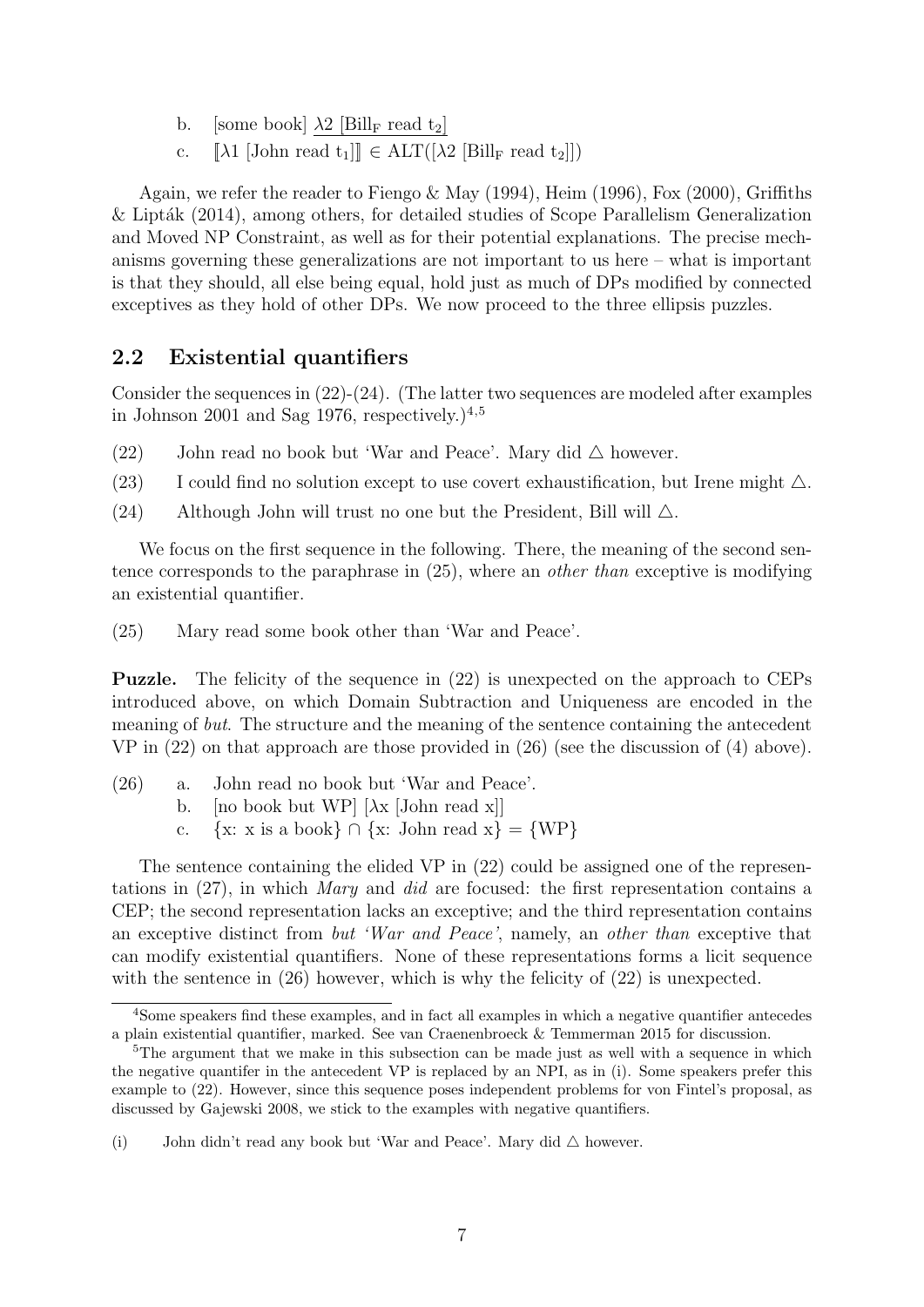- (27) a. Mary did  $\triangle$  however.
	- b.  $\left[ \text{did}_{F} \left[ \text{a book but WP} \right] \left[ \lambda y \left[ \text{Mary}_{F} \text{ read } y \right] \right] \right]$
	- c.  $\left[ \text{did}_{\mathbf{F}} \left[ \text{a book} \right] \left[ \lambda \text{y} \left[ \text{Mary}_{\mathbf{F}} \text{ read } \text{y} \right] \right] \right]$
	- d.  $\left[ \text{did}_{\text{F}} \left[ \text{a book other than WP} \right] [\lambda \text{y } [\text{Mary}_{\text{F}} \text{ read } \text{y}]] \right]$

First: it is clear that none of the proper subconstituents of the structures in (27) satisfy Parallelism and Moved NP Constraint (note that the indices in (26)-(27) are distinct due to No Meaningless Coindexation, see Heim 1996). For example, consider the representations in  $(28a)-(28b)$ , where the  $\lambda$ -prefixed constituents are taken to constitute the PDs. While these PDs satisfy Parallelism, as indicated in (28c), the second structure does not satisfy Moved NP Constraint.

- (28) a. [no book but WP]  $[\lambda x \text{ [John read x]}]$ 
	- b.  $\left[ \text{did}_{\text{F}} \left[ \text{a book} \right] \left[ \lambda \text{y} \left[ \text{Mary}_{\text{F}} \text{ read } \text{y} \right] \right] \right]$
	- c.  $[[\lambda x \, [\text{John read } x]]] \in \text{ALT}([\lambda y \, [\text{Mary}_F \, \text{read } y]])$

Second: the clause in (27b), in which a CEP is modifying an existential quantifier, has a contradictory meaning, as discussed in the preceding section. Third: in contrast to (27b), the meanings of the clauses in (27c)-(27d) are licit. Their focus alternatives are those given in (29)-(30), where other than NP picks out Domain Subtraction.

- (29) ALT( $\left[ \text{did}_{F} \left[ a \text{ book} \right] \left[ \lambda_{V} \left[ \text{Mary}_{F} \text{ read } y \right] \right] \right] \right)$  $\{\hat{X}(X \text{ read a book}), \hat{X} \} \cap (X \text{ read a book}) \mid X \in D_e\}$
- (30) ALT( $\left[\text{did}_{\text{F}}\left[\text{a book other than WP}\right]\left[\lambda_{\text{Y}}\left[\text{Mary}_{\text{F}}\right]\text{read y}\right]\right]\right]$ ) =  ${\{\hat{a}}(X \text{ read a book that is not WP}), \hat{b} \} \cap (X \text{ read a book that is not WP}) \mid X \in D_e}$

However, neither of these sets of alternatives includes the meaning of the antecedent PD that we computed in (26). This is unsurprising given that Uniqueness is not induced in either structure. Parallelism is thus predicted to be violated, and so sequence (22) should be marked, contrary to fact.

We are forced to conclude that an analysis of CEPs that encodes the mechanism governing their distribution – in this case, Uniqueness – into the meaning of CEPs cannot capture the felicity and import of sequences  $(22)-(24)$ , at least not while maintaining the minimal and uncontroversial assumptions about ellipsis licensing introduced above.

#### 2.3 Universal quantifiers

Consider sequence (31).

(31) In the exam, I solved every exercise but the last one. To get an A, you really had to  $\triangle$ .

The second sentence in the sequence conveys that you were required to solve every exercise that is not the last one to get an A; with respect to the last exercise, it neither requires you to solve it nor does it require you not to solve it. That is, the sequence is felicitous in contexts in which solving the last exercise is not only not detrimental to getting an A, but may even increase your chances of doing so.

Puzzle. This is unexpected on the approach to CEPs introduced above. On that approach, namely, the first sentence of (31) has the representation in (32).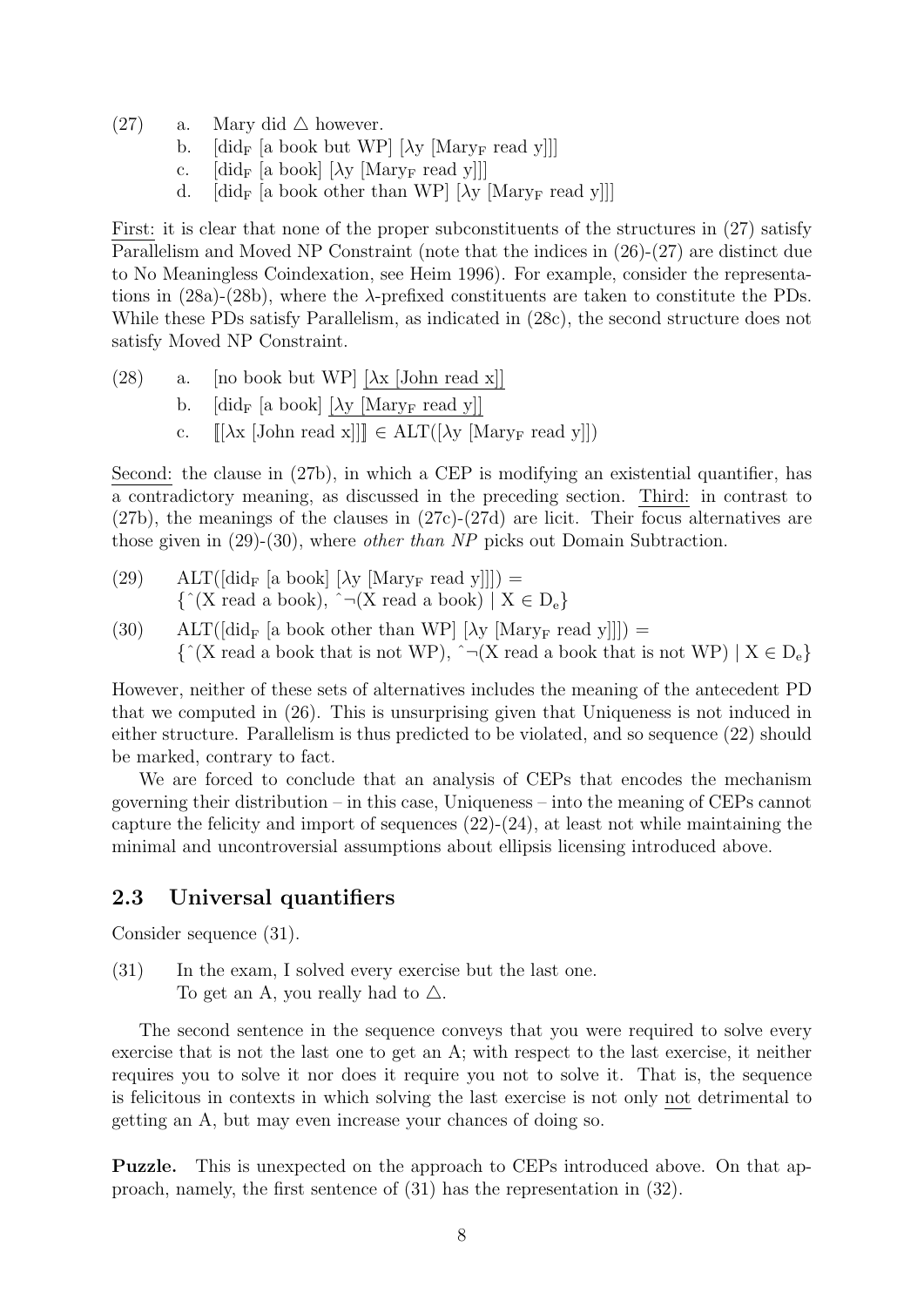(32) [every exercise but the last one]  $[\lambda x]$  [I solved x]]

The second sentence can have one of the representations in (33). In the first structure, the quantifier is interpreted in the embedded clause, and the embedded clause is taken to be the ellipsis PD. In the second structure, the quantifier scopes above the modal, and the matrix clause is taken to be the ellipsis PD.

|  | (33) a. $[\Box_F]$ [every exercise but the last one] $[\lambda y]$ [your solved y]]] |
|--|--------------------------------------------------------------------------------------|
|  | b. [every exercise but the last one] $[\lambda y \Box_F$ [your solved y]]]           |

Neither representation in (33) would lead to sequence (31) being felicitous in natural contexts. On the one hand, the representation in (33a) has a meaning that the second sentence in (31) clearly need not convey: it entails that you were required not to solve the last exercise in order to get an A, as represented in (34).

(34)  $[(33a)] = 1$  iff  $\Box(\hat{X} \times \hat{y})$  of  $\{x : x \text{ is an exercise}\} = \{L\})$ 

On the other hand, although the representation in (33b) would yield the observed interpretation of (31), it violates Scope Parallelism Generalization – specifically, the scope configuration in the ellipsis PD lacks a parallel configuration in the antecedent PD (recall our discussion of the comparable sequence in (15) above).

We conclude that an analysis of CEPs on which Uniqueness is encoded in the meaning of the CEP cannot correctly capture the observed interpretation of sequence (31). In particular, although one obtains the right interpretation of the second sentence if one assumes that the quantifier containing the CEP scopes above the modal, this representation runs afoul of the independently supported generalizations about the behavior of scope-bearing elements in ellipsis contexts, that is, Scope Parallelism Generalization.

Trapping Uniqueness. We saw that the Uniqueness inference may be absent from the ellipsis PD, even if there is a CEP in the antecedent PD. But it, of course, need not be. That is, an exceptive anteceded by a CEP may trigger Uniqueness. And, moreover, in some cases it has to trigger it. Such a case is exemplified by the sequence in (35), where the first sentence should be parsed as conveying that I performed imperfectly in every test (= where *every exercise but the last one* takes scope below *every test*).

(35) I solved every exercise but the last one in every test. ? To get an A for the course, you really had to  $\triangle$ .

The second sentence in this sequence appears to only be able to convey that my imperfect performance was required. This reading is pragmatically marked in natural contexts in which the more exercises you solve the better you do in a test and course. This is straightforwardly predicted by von Fintel's (1993) account, as indicated in (36)- (37): the CEP is contained in the antecedent PD, and it must thus be generated in a parallel position at the ellipsis PD; there it gives rise to the odd meaning described above.

(36) a. [every test] [ $\lambda t$  [[every excercise but the last one] [ $\lambda x$  [I solved x in t]]]] b.  $[\Box_F$  [[every test] [ $\lambda$ s [[every ex. but the last one] [ $\lambda$ y [you<sub>F</sub> solved y in s]]]]]]

#### 2.4 NP ellipsis

Finally, consider sequence (37), in which an NP in the second sentence is elided.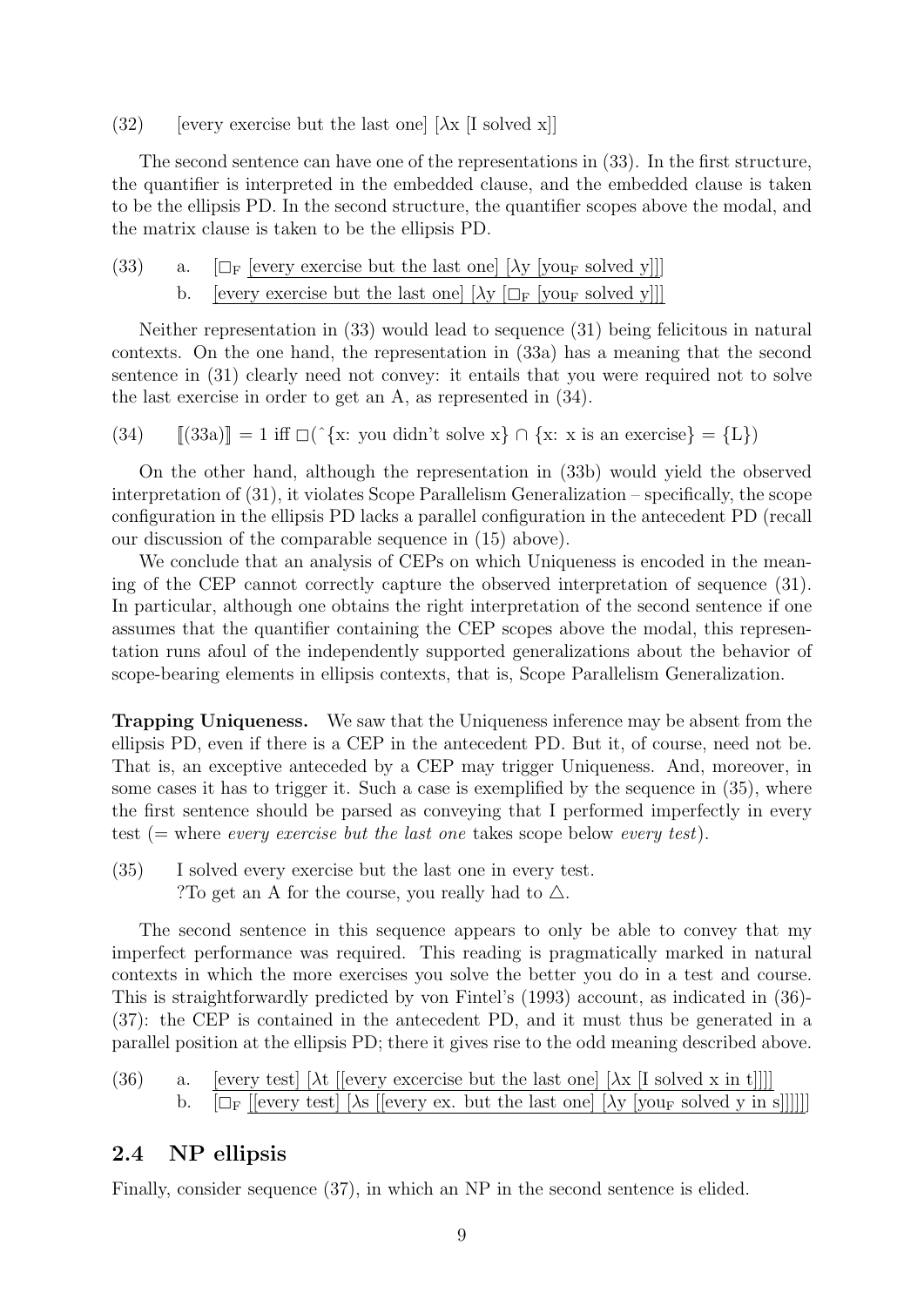(37) While Mary aced every course but her electives, most boys only aced a few  $\triangle$ . However, every boy did ace almost all of his electives.

The second sentence in (37) conveys the same meaning as the sentence in (38). In particular, the sentence can be judged as true even if every boy aced (almost) all of their electives, as witnessed by the felicity of the final sentence. This is the case also in scenarios in which the majority of the boys' classes were electives.

(38) Most boys only aced a few courses other than their electives.

Puzzle. This state of affairs is unexpected on the theory of CEPs introduced above. The first sentence in (37) has the form provided in (39), where the subject binds the pronoun contained in the CEP.

(39) [Mary  $[\lambda x]$  [every course but her<sub>x</sub> electives]  $[\lambda y]$  [x aced y]]]]

Three representative candidates for the LF of the second sentence are provided in (40): the first representation contains a CEP and the ellipsis PD is taken to be the matrix clause (a proper subconstituent of the λz-prefixed constituent could not satisfy Parallelism due to No Meaningless Coindexation); the second representation lacks an exceptive and the ellipsis PD is taken to be the NP alone; and the third representation contains an other than exceptive and, again, the PD is taken to be the matrix clause. None of these representations forms a licit sequence with the sentence in (39) however, which is why the felicity of  $(37)$  is unexpected. (We make some simplifying assumptions about the structure and focus marking of the DP containing the elided NP.)

- (40) a. [most b.]F  $[\lambda z \text{ [onlyF} \text{ [a fewF} \text{ courses but their}_z \text{ electrodes}] \text{ [Au [z acted u]]}]]$ 
	- b.  $[\text{most } b]_F$   $[\lambda z \text{ [only } F]$  a few courses  $[\lambda u \text{ [z acted } u]]]$
	- c. [most b.]<sub>F</sub>  $[\lambda z \text{ [onlyF]}$  [a few<sub>F</sub> courses other than their<sub>z</sub> el.]  $[\lambda u \text{ [z acted u]]}]$

First: the exceptive in (40a) results in a contradictory meaning, given that a CEP modifies an existential quantifier. Second: although the PD in (40b) trivially satisfies Parallelism if the antecedent PD is chosen to be the NP courses, it does not convey the meaning that we observe – namely, one does not quantify over all the courses but rather only the courses that are not the respective boy's electives (again, as witnessed by the final sentence in the sequence).<sup>6</sup> Third: the structure in  $(40c)$  has a consistent meaning, but does not satisfy Parallelism, as indicated in (41). Specifically, none of the focus alternatives to the structure in (40c) induces Uniqueness, which we observe for sentence (39).

(41) Parallelism Condition is violated:

 $[[\text{Mary }[\lambda x] \text{ every course but her}_x \text{ electrodes}][\lambda y \text{ [xaced y]]]]] \notin \text{ALT}([\text{most boys}]_F$  $[\lambda z \text{ [only] }$  [a few<sub>F</sub> courses other than their<sub>z</sub> electives]  $[\lambda u \text{ [zaced u]]}]$ 

 $6$ One could try to obtain the correct meaning by relying on the covert resource domain argument of the indefinite a few (von Fintel 1994, Stanley & Szabó 2000, among others). To achieve this, one would need to assume that the resource domain argument is effectively bound by the subject, as represented in (i), where  $f_D(x)$  would pick out a set of individuals that does not contain x's electives. Although this path is indeed possible, it faces a variety of issues carefully documented by Elbourne 2005, 2013, and others. We will see that the account we outline in Section 4 skirts these issues.

<sup>(</sup>i) [most boys]<sub>F</sub>  $[\lambda y \text{ [onlyF} \text{ [a fewF } || \text{f}_D \text{ pro}_y] \text{ courses}]$ ]  $[\lambda z \text{ [yaced z]]}]$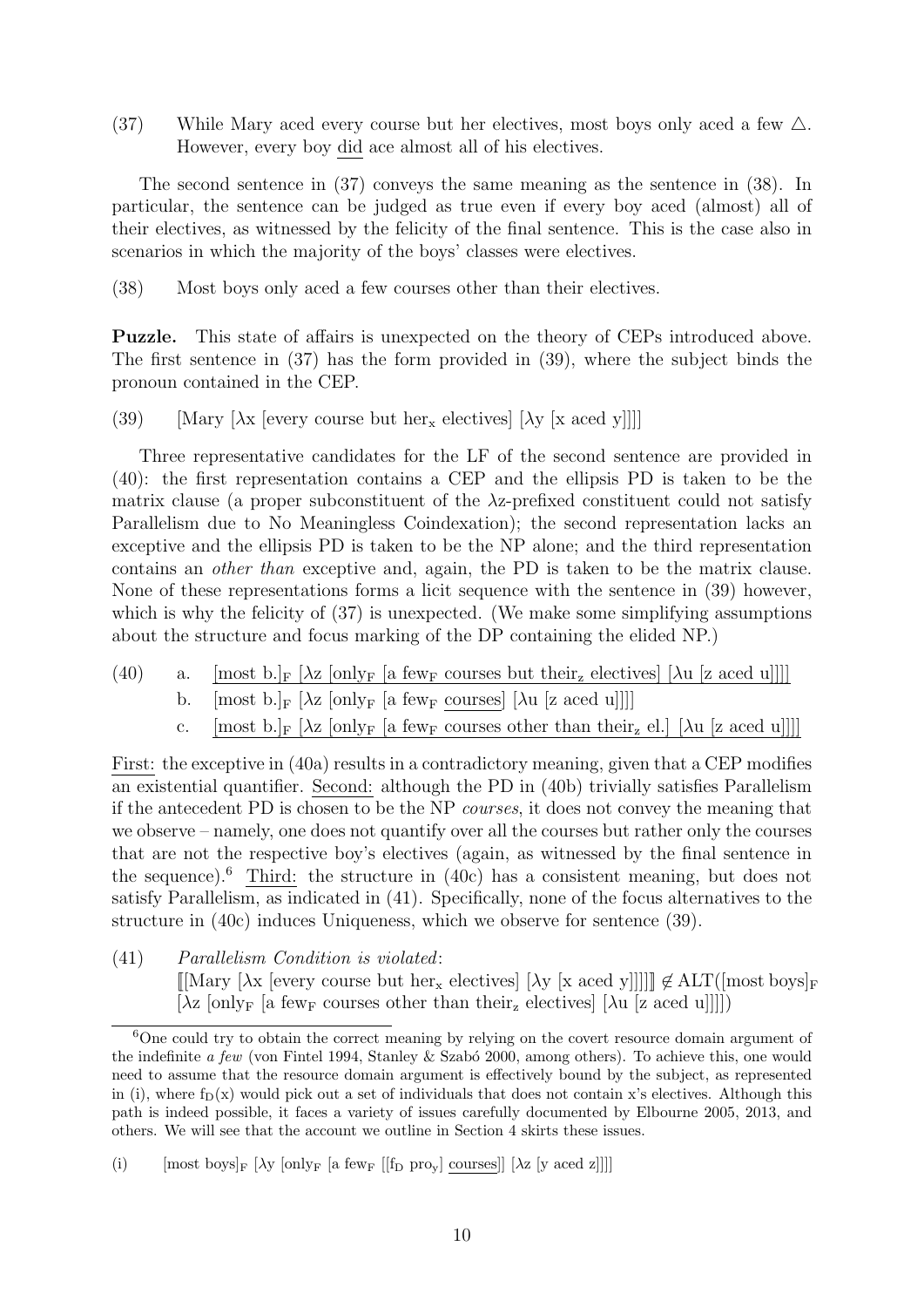We conclude that an analysis of CEPs on which Uniqueness is encoded in the meaning of the CEP cannot correctly capture the observed interpretation of the sequence in (37): every construal of the sentences either violates Parallelism or derives meanings that are different from the desired ones.

#### 2.5 Diagnosis

We presented three arguments against analyses of CEPs that take the mechanism governing their distribution to be encoded in the meaning of the CEPs themselves, in particular, an analysis that encodes both Uniqueness and Domain Subtraction into the CEPs.

In all the examples that we discussed, the predicament turned out to be that one can (i) satisfy the conditions on ellipsis licensing – by having Uniqueness triggered in the alternatives – but derive an undesired interpretation – by triggering Uniqueness at the ellipsis site; or (ii) derive the desired interpretation  $-$  by not triggering Uniqueness at the ellipsis site – but fail to satisfy the conditions on ellipsis licensing – by not triggering Uniqueness in the alternatives. A schematic of the structures that satisfy Parallelism (but fail to have the desired interpretation) is provided in (42).

(42) a. 
$$
[S \dots [A_{\text{ntecedent PD}} \dots [Q_P \text{ every/no}/\text{some NP} \text{ but NP'}] \dots ] \dots ]
$$
 b.  $[S \dots [(\text{OP}) \dots [E_{\text{llipsis PD}} \dots [Q_P \text{ every}/\text{no}/\text{some NP} \text{ but NP'}] \dots ] \dots ]$  . . .] Subtraction+Uniqueness

However, if CEPs picked out solely Domain Subtraction, and the mechanism governing their distribution, corresponding to Uniqueness, were generated outside the antecedent PD, the observed predicament would disappear: since the regulative inferences accompanying CEPs would not be generated in the antecedent PD, they would not need to be generated in the ellipsis PD either. This would effectively mean that a CEP could in principle antecede an other than exceptive that does not exhibit Uniqueness.

### 3 Almost

In this section we show that a similar puzzle arises for approximative modifier *almost*. Approximative modifiers give rise to two inferences: Proximal and Negative Implication, as exemplified in (43). And they are subject to a similar constraint on distribution that we observed for CEPs: they are acceptable when they modify universal quantifiers, but not when they modify existential ones, as exemplified in (44).

| (43) | a. Almost every book is worth reading.                                                                                                                                                                                                                                                           |
|------|--------------------------------------------------------------------------------------------------------------------------------------------------------------------------------------------------------------------------------------------------------------------------------------------------|
|      | b. <i>Proximal Implication:</i> Close to every book is worth reading.                                                                                                                                                                                                                            |
|      | <i>Negative Implication:</i> Not every book is worth reading.                                                                                                                                                                                                                                    |
| (11) | $\mathbf{A}$ and $\mathbf{A}$ and $\mathbf{A}$ and $\mathbf{A}$ and $\mathbf{A}$ and $\mathbf{A}$ and $\mathbf{A}$ and $\mathbf{A}$ and $\mathbf{A}$ and $\mathbf{A}$ and $\mathbf{A}$ and $\mathbf{A}$ and $\mathbf{A}$ and $\mathbf{A}$ and $\mathbf{A}$ and $\mathbf{A}$ and $\mathbf{A}$ and |

- (44) a. Almost every book is worth reading.
	- b. Almost no book is worth reading.
	- c. \*Almost some book is worth reading.

Some approaches to *almost*. A prominent class of approaches to *almost* takes the semantic contribution of approximatives to a sentence – Negative and Positive Implication – to be encoded in the meaning of the approximatives themselves (e.g., Morzycki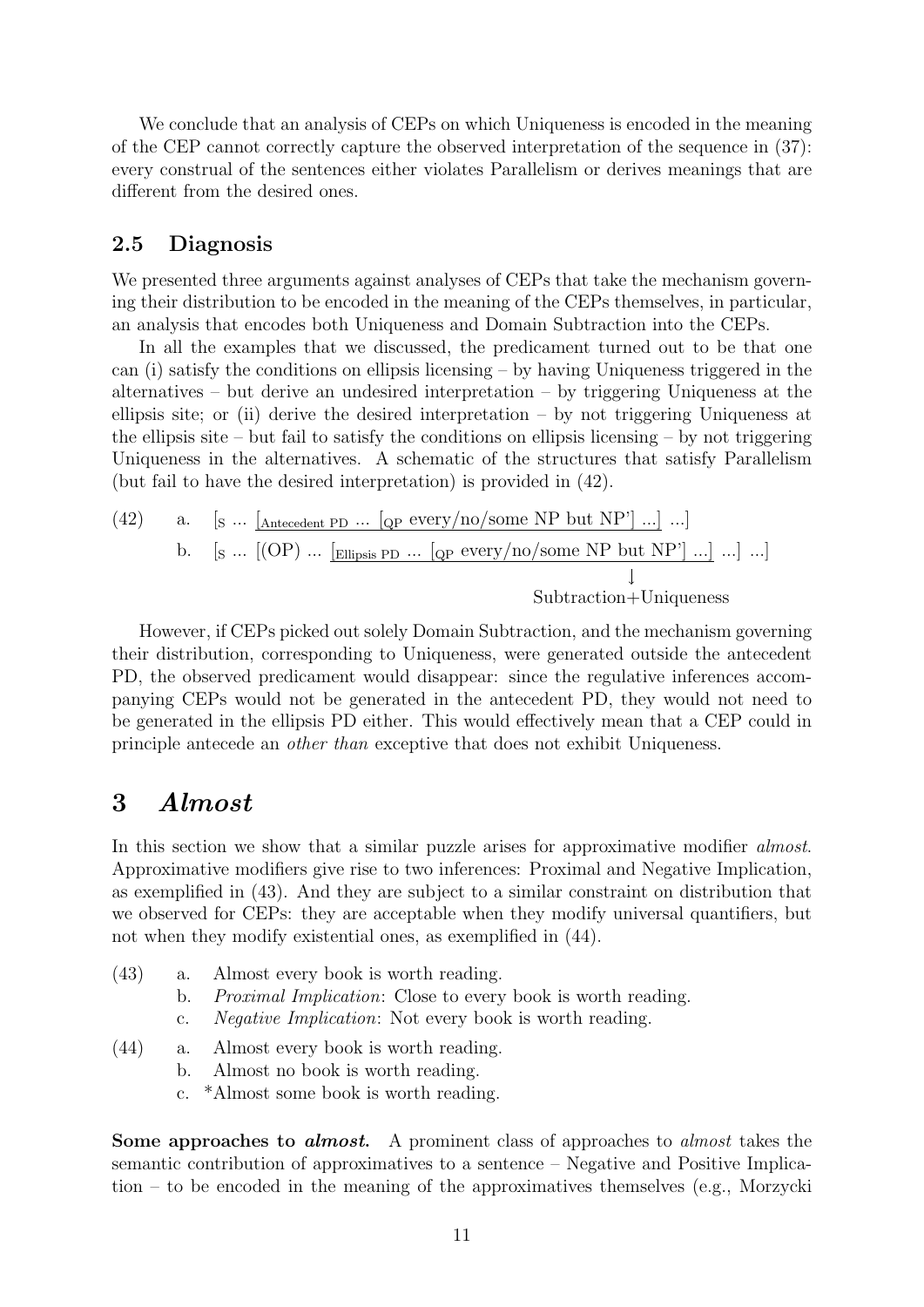2001, Penka 2006, Nouwen 2006, among others). For example, the meaning that these approaches assign to almost is something along the lines of (45): in the first characterization, almost modifies the quantificational determiner and conveys that a quantifier close to it holds of its arguments  $(=$  Proximal Implication), but the quantifier itself does not (= Negative Implication) (cf. Morzycki 2001; see also discussion in von Fintel 1994, Moltmann 1995, Keenan 1996); in the second characterization, almost modifies the clause and conveys that a proposition close to it is true  $(=$  Proximal Implication), but the clause itself is false ( $=$  Negative Implication) (cf. Penka 2006). (We abstract away from some details of the specific approaches. We assume that the alternatives on which clausal almost operates on are exclusively those induced by the quantificational determiner.)

(45) a.  $\[\text{almost}](Q)(P)(R) = 1 \text{ iff } \exists Q' \ (Q' \text{ is close to } Q \land Q'(P)(R)) \land \neg Q(P)(R)\]$ b.  $\left[\text{almost}\right](p) = 1$  iff  $\exists q(q \text{ is close to } p \land q) \land \neg p$ 

These meanings allow one to capture Proximal and Negative Implications of sentences with *almost*, as well as derive their acceptability only with certain types of quantifiers. For illustration, on the one hand, the meanings contributed by *almost* in *almost every* and almost no are contingent, as shown in  $(46)-(47)$  (say, the sentences are true when every book but one is worth reading and when only one book is worth reading, respectively).

- (46) a. Almost every book is worth reading. b.  $\hat{C}$  (Close to every book is worth reading) Proximal Implication ∧ ¬(Every book is worth reading) Negative Implication (47) a. Almost no book is worth reading.
	- b.  $\hat{C}$  (Close to no book is worth reading)  $\land \neg$ (No book is worth reading)

On the other hand, the meaning contributed by almost in almost some in (48) is inconsistent, at least on the assumption that the alternatives on which almost operates must be compatible with the (quantificational or propositional) argument of *almost* (see, e.g., Penka 2006, Nouwen 2006, and others).

(48) a. \*Almost some book is worth reading. b.  $\hat{\ }$  (Close to some book is worth reading)  $\wedge \neg$  (Some book is worth reading)

The above proposal is thus able to account both for the semantic contribution of almost and its distribution in a compositional way. In the following, however, we argue on the basis of ellipsis data that whereas Proximal Implication of almost is indeed induced by almost in the DP (or the VP) in which it occurs, Negative Implication must be taken to be triggered outside the VP. (See Sadock 1981 for an early view along this line.)

Puzzle. Consider (49).

(49) In the exam, I solved almost every exercise. To get an A, you really had to  $\triangle$ .

The sequence is felicitous in natural contexts in which the more exercises you solve, the better you do in an exam. More to the point: the first sentence in the sequence triggers both Proximal and Negative Implication, as given in (50); the second sentence, on the other hand, entails merely (51), that is, it does not have to trigger Negative Implication in the scope of the modal.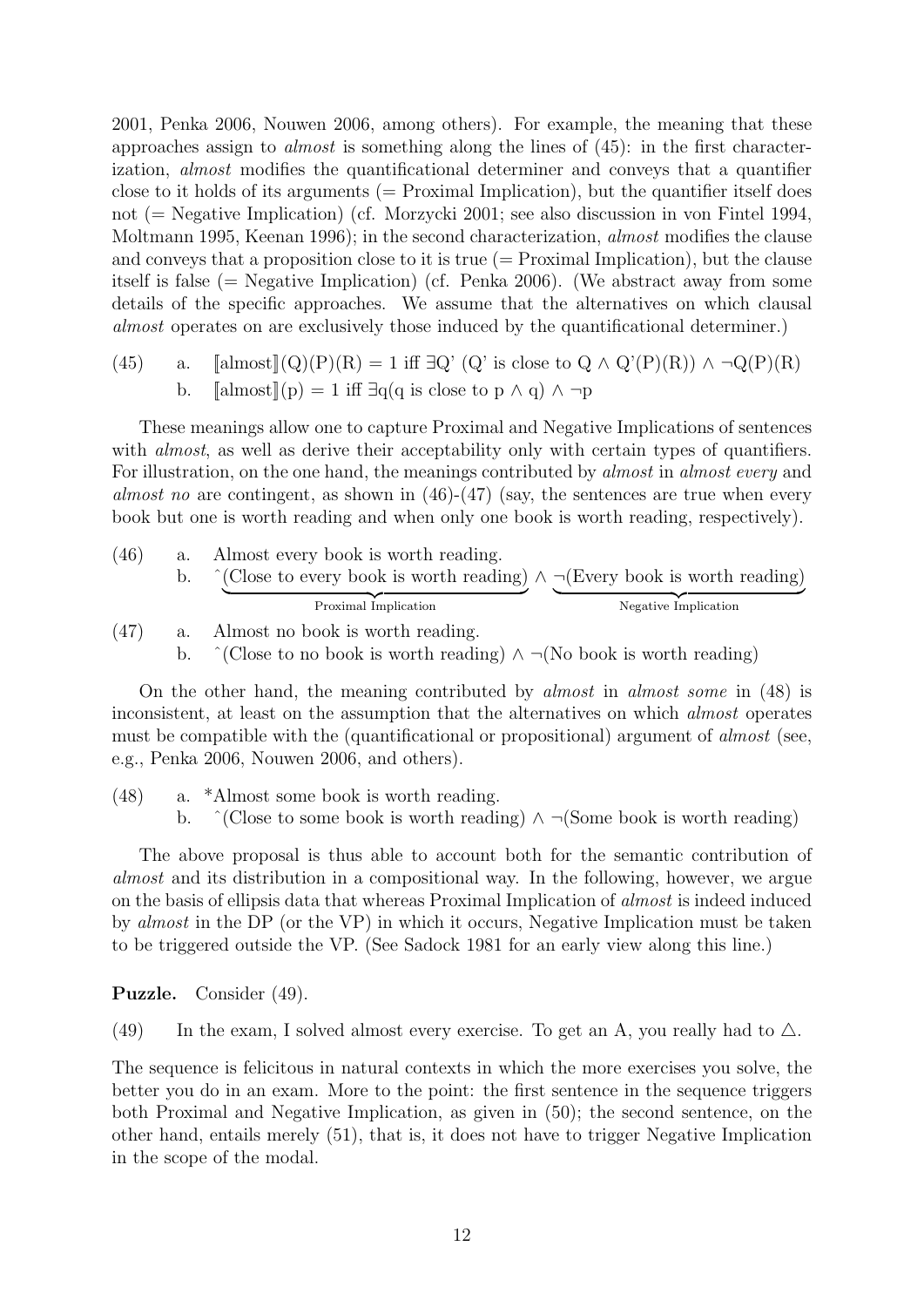- (50) a. I solved close to every exercise.
	- b. I did not solve every exercise.
- (51) a. You had to solve (at least) close to every exercise. b. You did not have to solve every exercise.

The structure of the first sentence in  $(49)$  is one of  $(52a)-(52b)$ , depending on whether almost is taken to modify a quantificational determiner or a clause. The interpretation of the two structures is computed in (53), which corresponds to (50).

- (52) a. [[almost every] exercise]  $\lambda$ x [I solved x]] b. [almost [[every exercise]  $\lambda$ x [I solved x]]]
- (53)  $\hat{ }$  (I solved close to every exercise)  $\wedge \neg (I \text{ solved every exercise})$

In order to satisfy Parallelism, the matrix clause in (52) must be taken to be the antecedent PD and the sentential complement of the second sentence to be the ellipsis PD, as given in (54), where, again, *almost* modifies a quantificational determiner or a clause. Recall that if either almost every exercise or just almost take scope above the modal, we obtain a violation of Scope Parallelism Generalization.

(54) a.  $\left[\Box_{\mathrm{F}}\right]$  [[almost every] exercise]  $\lambda$ y [you<sub>F</sub> solved y]]]<br>b.  $\left[\Box_{\mathrm{F}}\right]$  [almost [levery exercise]  $\lambda$ y [you<sub>F</sub> solved y]]]  $\left[\Box_{\mathrm{F}} \left[\text{almost }\right]$  [every exercise]  $\lambda$ y [you<sub>F</sub> solved y]]]]

The meaning of the structures in (54), given in (55), does not correspond to the meaning of the second sentence in (49): namely, the structures in (54) entail that you were required not to solve every exercise to get an A.

(55)  $($   $($ [ solved close to every exercise) ∧  $\neg$ (I solved every exercise))

Summary and diagnosis. An approach to *almost* that assumes that that both Proximal and Negative Implication are encoded in the meaning of almost faces the same issues that an approach that encodes both Domain Subtraction and Uniqueness in the meaning of CEPs does, namely, it undergenerates when it comes to ellipsis contexts. Specifically, on the common assumptions about ellipsis, such an approach incorrectly predicts that an approximative modifier anteceded by almost will trigger Negative Implication at the ellipsis site, in particular, that it will trigger Negative Implication in a scope position that is structurally parallel to that of almost in the antecedent PD, as schematized in (56).

(56) a. 
$$
[S \cdots \underline{A}_{n\text{tecedent PD}} \cdots [VP \cdots \underline{a} \underline{I} \underline{m} \underline{b}_{n\text{t}} \cdots] \cdots]
$$
 b.  $[S \cdots [OP] \cdots \underline{E}_{\text{llipsis PD}} \cdots [VP \cdots \underline{a} \underline{I} \underline{m} \underline{b}_{n\text{t}} \cdots] \cdots]$   $\downarrow$   $Proximal+Negative$ 

Similar to what we observed for CEPs, if almost picked out solely Proximal Implication and the mechanism governing its distribution, corresponding to Negative Implication, were generated outside the antecedent PD, we would obtain the desired meanings: since the regulative inferences accompanying almost would not be generated in the antecedent PD, they would not need to be generated in the ellipsis PD either. This would effectively mean that almost could in principle antecede an approximative that does not induce Negative Implication.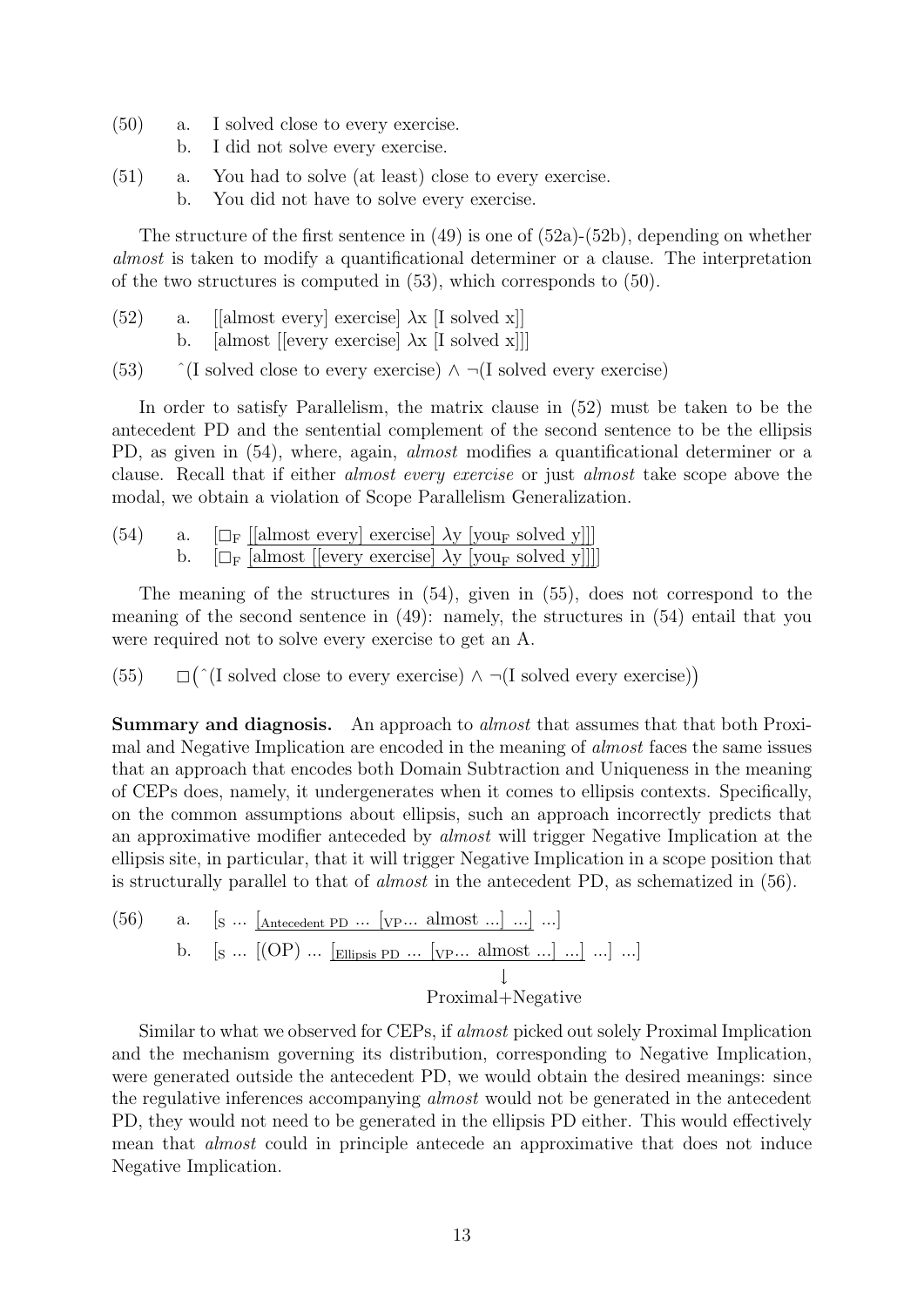## 4 Separation

We showed that the distribution of CEPs and *almost* in ellipsis contexts is incompatible with these elements encoding Uniqueness and Negative Implication, respectively. Namely, on this assumption, we predict that these inferences are necessarily generated both in the antecedent constituent and at the ellipsis site, in contrast to what we observe.

A desired resolution of the sequences under discussion may, however, be obtained if Uniqueness and Negative Implication were not induced in the PDs, but rather higher in the structure. This turns out to be compatible with, and thus provide support for, Gajewski's (2013) approach to CEPs (but not Gajewski's 2008 approach) and Spector's (2014) approach to almost. On these approaches, CEPs and almost have a simple monotone semantics, and the inferences corresponding to Uniqueness and Negative Implication, which govern their distribution, are induced by an exhaustivity operator that may be generated higher in the structure, safely outside potential PDs. We briefly appraise these two approaches in light of the ellipsis puzzles.

#### 4.1 Connected exceptives

Gajewski (2008, 2013) argues for an approach to CEPs on which Domain Subtraction is triggered by the CEP, while the inference corresponding to Uniqueness is generated elsewhere in the structure. He motivates this split by looking at two phenomena: (i) felicitous modification of NPIs by CEPs, and (ii) licensing of NPIs in the scope of negative quantifiers modified by CEPs. Instead of reproducing Gajewski's ingenious treatment of these phenomena, we focus on how his approach fares with the ellipsis puzzles. (We modify aspects of Gajewski's analysis in order to simplify our presentation. The reader is referred to his papers cited above for full details.)

Domain Subtraction and Exhaustivity. Gajewski (2013) assigns a CEP like but 'War and Peace' the function of subtracting 'War and Peace' from the denotation of its sister at LF, as given in (57). Exceptives like *other than NPs* function the same way.

(57) [but 'War and Peace']] = [[other than 'War and Peace']] =  $\lambda$ P. P $\{WP\}$ 

Furthermore, Gajewski assumes that CEPs are obligatorily associates of covert exhaustivity operator *exh* (see also Gajewski 2008, Sect. 3.2.2, and Hirsch 2016). The meaning of exh, which has been independently argued to be responsible for generating scalar implicatures and to be involved in NPI licensing, is provided in (58) (see Fox 2007 for details, and Krifka 1995, Chierchia 2013 for its role in NPI licensing).

(58)  $\operatorname{exh}(S) = 1$  iff  $\vee$ [S]  $\wedge \forall q \in \operatorname{ALT}(S)$   $[\vee q \rightarrow (\llbracket S \rrbracket \Rightarrow q)$ ]

Sample derivation. The import of exh consists of negating the non-weaker alternatives that are induced by the CEP. These alternatives are identical to the exception sentence except for the individual picked out by the exceptive being substituted by other individuals. For example, Every book but 'War and Peace' is worth reading has the proposition that every book that is not 'Anna Karenina' is worth reading, etc., as an alternative, as given in (59) (see Hirsch 2016 for further discussion).

 $(59)$  ALT(Every book but 'War and Peace' is worth reading) =  ${\uparrow}$  (every book that is not X is worth reading)  $| X \in D_e$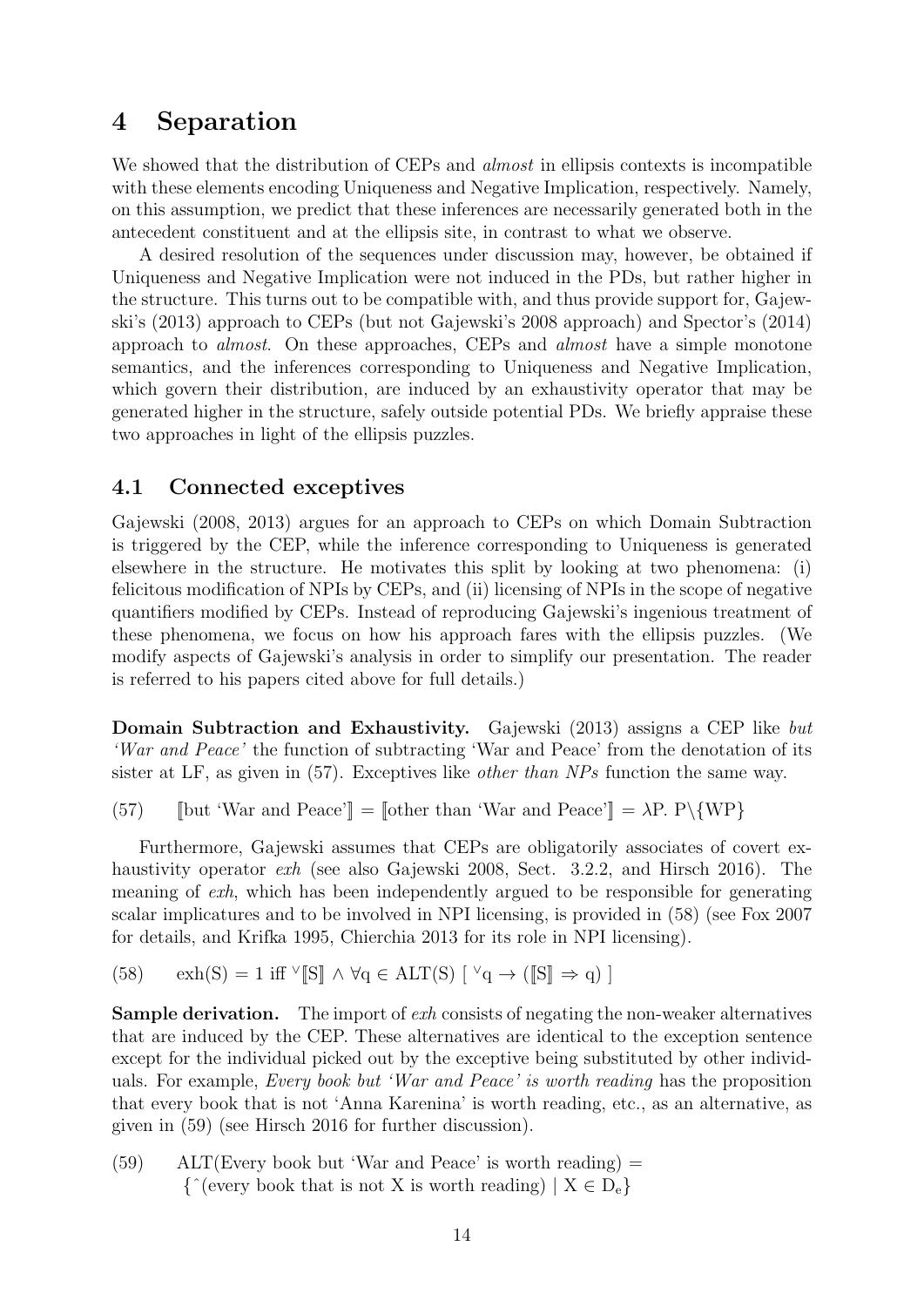Accordingly, the resulting exhaustification effectively involves universal quantification over all the individuals distinct from the excepted element. The sentence in (60) thus has the interpretation in (61). (Gajewski 2013 and Hirsch 2016 show in detail how one gets contingent meanings when and only when the CEPs are judged to be grammatical.)

(60) a. Every book but 'War and Peace' is worth reading. b. [ exh [ [ every book but 'War and Peace' ] [ is worth reading ] ] ]  $\sim$  1 association with alternatives

(61)  $\hat{ }$  ∈ Subtraction (Every book that is not WP is worth reading)  $\wedge$  [= Subtraction]  $\forall X \neq \text{WP}: \neg(\text{Every book that is not X is worth reading})$  [= Exhaustivity]

The meaning in (61) entails that 'War and Peace' is a book – otherwise the meaning would be contradictory since it would convey that every book is worth reading but that not every book that is not, say, 'Anna Karenina' is worth reading – and that 'War and Peace' is not worth reading – if it were worth reading, it could not hold that the prejacent of exh is true and that, say, not every book that is not 'Anna Karenina' is worth reading. These inferences correspond to those derived in von Fintel's (1993) proposal.

- $(62)$  Inferences following from  $(61)$ :
	- a. Every book that is not 'War and Peace' is worth reading.
	- b. 'War and Peace' is a book.
	- c. 'War and Peace' is not worth reading.

Ellipsis puzzles. Covert exhaustification has one characteristic that is crucial for the derivation of the ellipsis puzzles (see Fox 2004): when it applies to alternatives induced in an antecedent PD, it does not have to be contained in the PD itself (this holds not least because it does not stand in a binding/movement dependency relation to its associate). This explains why the first sentence in (63) may be exhaustified, while the second sentence need not be, esp. if there is a 'suspender' continuation. The pertinent LFs are in (64).

- (63) John solved some of the exercises. Bill did  $\triangle$  too. (In fact, he solved all of them.)
- (64) a. [exh [John solved some of the exercises]] b.  $[Bill_F]$  solved some of the exercises

Turning now to the ellipsis puzzles, one can show that all the data fall out naturally from the above assumptions. We focus solely on the case of universal quantifiers in the following. Recall sequence (31), repeated below, in which the exceptive modifying the universal quantifier in the elided VP does not induce the standard inferences accompanying the CEPs, at least not in the scope of the modal.

(31) In the exam, I solved every exercise but the last one. To get an A, you really had to  $\triangle$ .

The first sentence in (31) is assigned the representation in (65). The sister of  $exh$  can be chosen as the antecedent PD. The sentence entails that I solved every exercise that is not the last one and that I did not solve the last exercise, along the lines sketched above.

- (65) a. I solved every exercise but the last one.
	- b. [exh [[every exercise but the last one]  $[\lambda x]$  [I solved x]]]]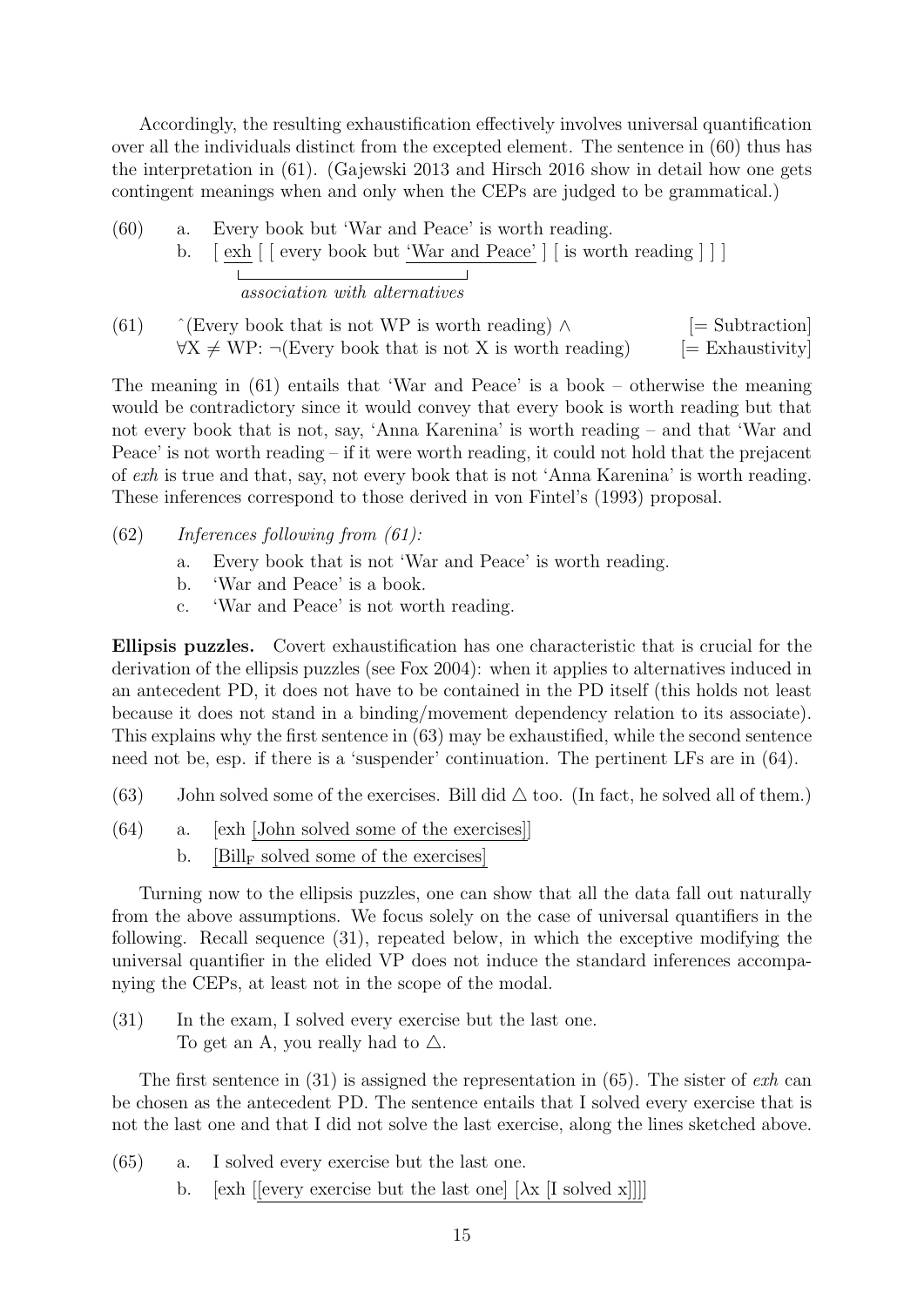The second sentence in the sequence may be assigned the representation in (66). The sentential complement of the modal can be chosen as the ellipsis PD. The exhaustification of the *other than* exceptive, which is optional, as indicated by the parantheses  $(66)$ , can be induced at the matrix level, outside the ellipsis PD. Obviously, Parallelism is satisfied by these representations, as indicated in (67).

- (66) a. To get an A, you really had to  $\triangle$ . b.  $[(exh) \Box_F]$  [every exercise other than the last one]  $[\lambda y \Box_F]$  solved y]]]]
- (67) Paralellism Condition is satisfied: [[every exercise but the last one]  $[\lambda x]$  [I solved x]]]]  $\in$ ALT([every exercise other than the last one]  $[\lambda v]$  [vour solved y]])

If the exhaustification applies in (66b), we obtain the meaning that you had to solve every exercise that is not the last one to get an A, and that you did not have to solve the last exercise, which is equivalent to the meaning computed in (68). This indeed corresponds to the intuitive meaning of the sentence and coheres with the natural assumption that the more exercises you solve, the better you do in an exam.

| (68) | $\hat{C}$ (you solve every exercise that is not L) $\wedge$            | $=$ Subtraction   |
|------|------------------------------------------------------------------------|-------------------|
|      | $\forall X \neq L: \neg \Box$ (you solve every exercise that is not X) | $[=$ Exhaustivity |

Trapping Uniqueness. We discussed sequence (35), repeated below, where the second sentence is pragmatically marked since it requires imperfect performance on every test.

(35) I solved every exercise but the last one in every test. ?To get an A for the course, you really had to  $\triangle$ .

We have seen in Sect. 2.3 that the availability of solely this reading follows naturally on von Fintel's approach. However, it is also predicted on Gajewski's approach: namely, on the desired resolution, the first sentence in  $(68)$  is parsed as in  $(69a)$ , where  $exh$  is generated in the scope of every test. Accordingly, exh is contained the antecedent PD and thus the ellipsis PD as well.

(69) a. [every test]  $\lambda t$  [exh [[every exercise but L]  $\lambda x$  [I solved x in t]]]] b.  $[\Box_F$  [[every test]  $[\lambda t'$  [exh [[every exercise but L]  $\lambda x'$  [your solved x' in t']]]]]]

The meaning of the structure in (69b) is pragmatically marked: it expresses a requirement that every test is such that I did not solve the last exercise on it (in addition to solving every other exercise on it). Thus, we see that *exh* may not only be optionally generated at the ellipsis site,<sup>7</sup> in some cases it must be present to satisfy Parallelism.

b. [exh [[every book other than/but 'War and Peace']  $[\lambda x \text{ [MaryF] likely}]$ 

 ${}^{7}$ In simple sequences like (i), there is a strong preference for the second sentence to induce Uniqueness. That is, there is a preference to exhaustify the alternatives induced by the elided exceptive, as given in (ii). This is unsurprising in light of an independent preference – not a requirement! – to exhaustify the alternatives induced by other than exceptives.

<sup>(</sup>i) John liked every book but 'War and Peace'. Mary did  $\triangle$  too.

<sup>(</sup>ii) a. [exh [[every book but 'War and Peace']  $[\lambda x \text{ [John liked x]]}]$ ]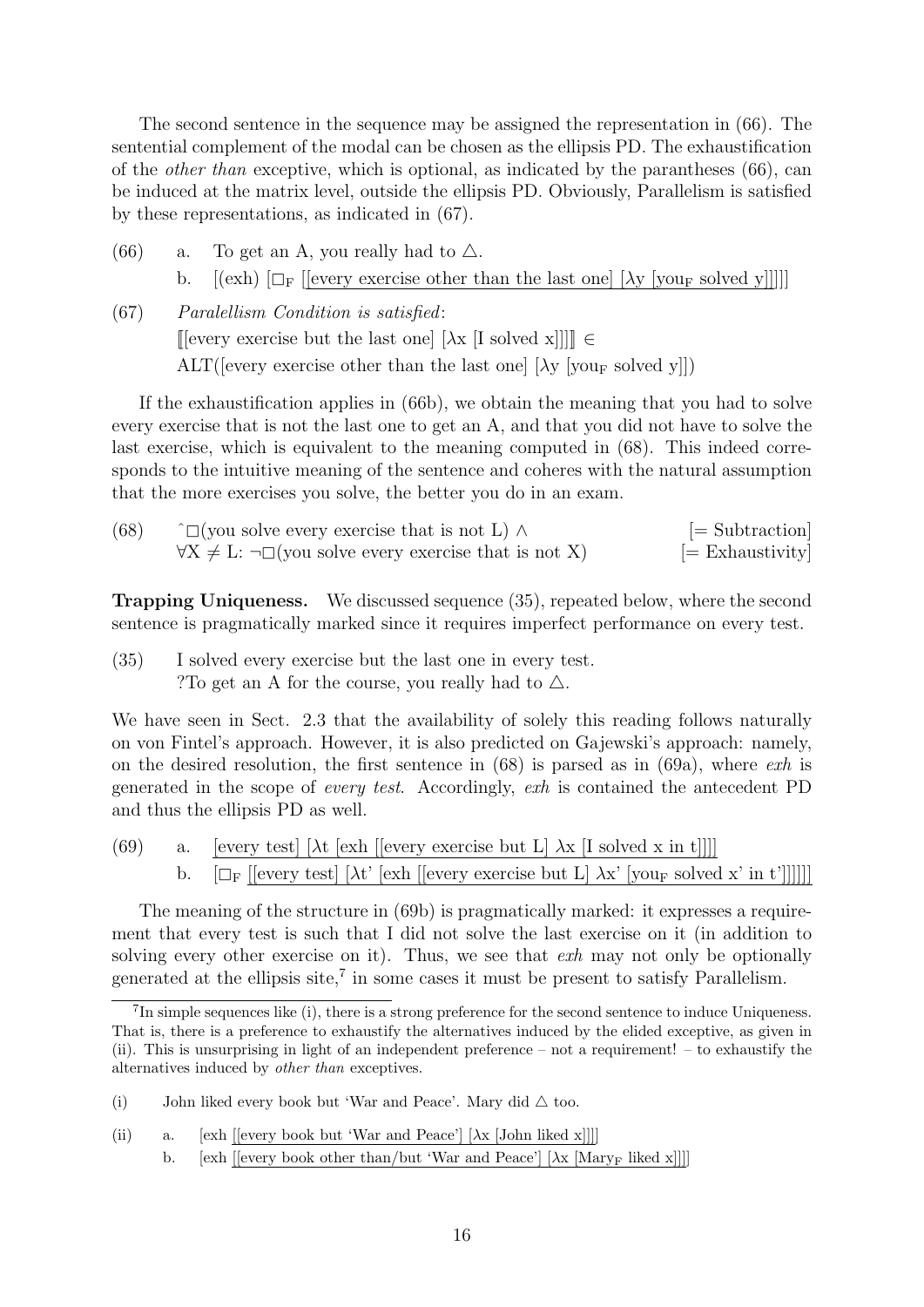Gajewski 2008. There is one crucial difference between Gajewski's (2008) approach to CEPs and his 2013 proposal: the former is implemented in a way that requires a movement/binding dependency relation to obtain between the CEP and the mechanism governing its distribution. For illustration, on Gajewski's (2008) approach, sentence (70) has the representation in (71), where Uniqueness-inducing operator Unique takes matrix scope and the excepted phrase moves to its complement position at LF (another option would be to move to its specifier position, see Wagner 2006 for discussion).

- (70) I solved every exercise but the last one.
- (71) [Unique L]  $[\lambda x$  [[every exercise but x]  $[\lambda y$  [I solved y]]]]

The meaning of the structure is identical to what we computed above (*Unique* is engineered so as to yield meanings identical to those of von Fintel's proposal for unembedded sentences). Importantly for us, the representation in (71) forces us to select the matrix clause as the antecedent PD in the sequence in (31), repeated below.

(31) In the exam, I solved every exercise but the last one. To get an A, you really had to  $\triangle$ .

The structure of the second sentence must then be one of the following:

(72) a. [<sup>F</sup> [[Unique L] [λ<sup>z</sup> [[every exercise but z] [λ<sup>u</sup> [you<sup>F</sup> solved u]]]]]] [Unique L]  $\lceil \lambda z \rceil_{\text{CF}}$  [[every exercise but z]  $\lceil \lambda u \rceil_{\text{VOLF}}$  solved u]]]]]

In parallel to our discussion in the preceding section, while such structures may satisfy Parallelism, they either fail to convey the desired interpretation – this is the case for (72a), which conveys that you were required not to solve the last exercise – or they violate Scope Parallelism Generalization – this is the case for  $(72b)$ , in which the Unique-phrase takes scope above a universal modal in the ellipsis PD without there being a parallel scope configuration in the antecedent PD.

More generally, when it comes to CEPs in ellipsis contexts, any approach that assumes a movement (or binding) dependency relation between the mechanism governing the distribution of CEPs and the CEP is in the same boat as the approaches that encode this mechanism into the CEP. The main problem for such approaches lies in the fact that binding into (/movement out of) the antecedent constituent requires parallel binding into (/movement out of) the elided constituent (cf. Scope Parallelism Generalization).

Summary. We showed that the ellipsis puzzles are naturally resolved on Gajewski's (2013) approach to CEPs, on which Uniqueness is peeled off from the CEP and its function is taken over by  $exh$ . On this approach, a sentence containing the antecedent PD may be parsed so that exh accompanying the CEP is not contained in the PD (unless one is dealing with a trapping configuration). This means that exh need not be contained in the ellipsis PD, though it may be so (and in the trapping configurations must be so). Finally, we argued that a derivation that relies on a movement/binding dependency

Some of the questions that arise in light of such patterns are (i) why exhaustification with *other than* exceptives is only optional (though preferred) and (ii) why exhaustification with CEPs is obligatory. Another difference between the two types of exceptives that we would like to understand relates to how local *exh* has to be to the exceptive (when it applies). We cannot pursue these issues here. See Gajewski 2013, Sect. 4, and Gajewski 2008, Sect. 3.4, for some discussion.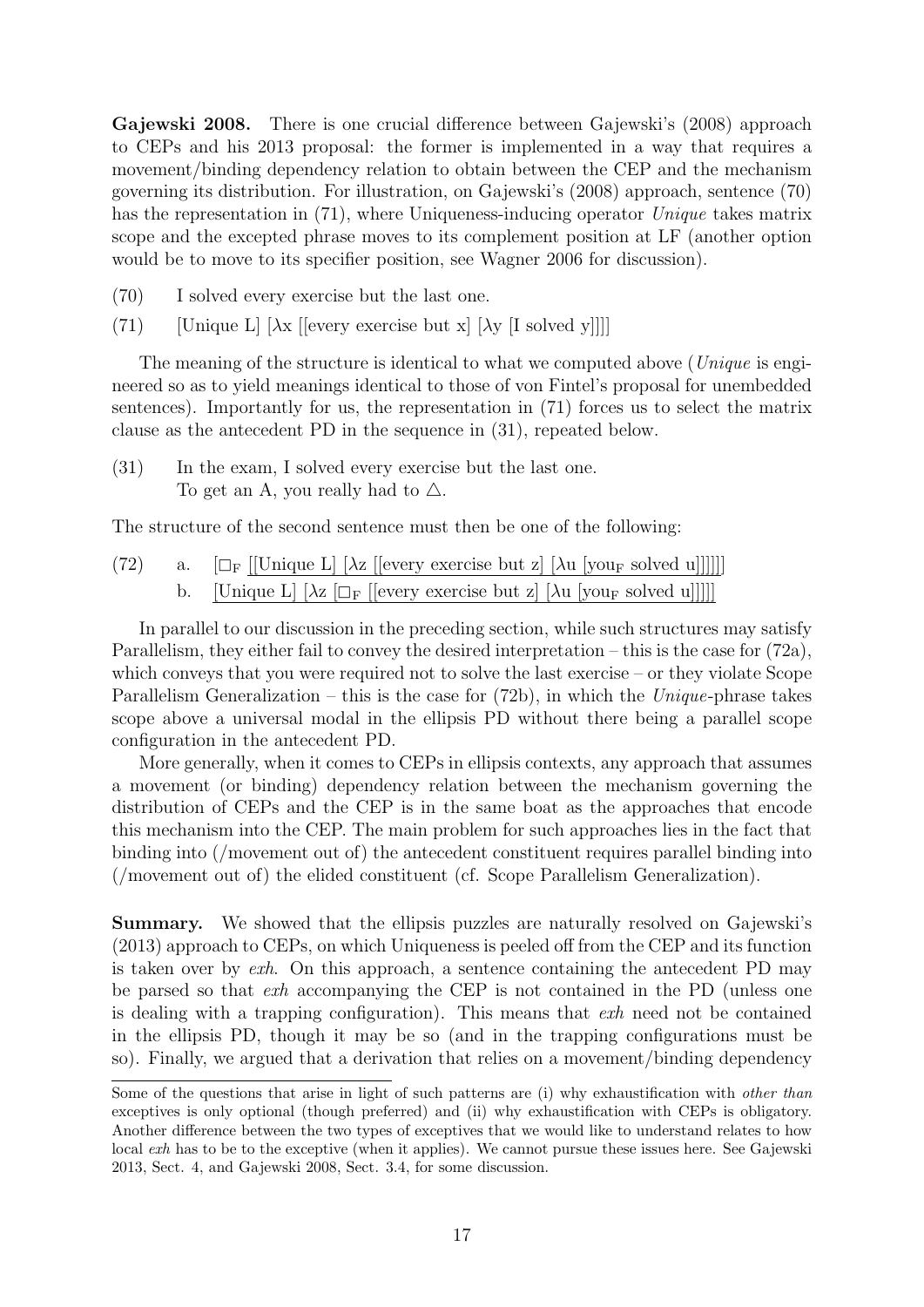relation between the mechanism governing its distribution and the CEP is not able to adequately resolve the ellipsis puzzles. Rather, the relation between the two must be of the kind put forward by some authors for association with focus and alternatives (see esp. Rooth 1985, 1992, Fox 2007).

### 4.2 Almost

Spector (2014) proposed to analyze approximative modifiers like *almost* as encoding only Proximal Implication, and to derive Negative Implications associated with them via exh. Spector's proposal can be naturally extended to cover the examples discussed here.

Domain Subtraction and Exhaustivity. In the examples discussed above, we can take almost to modify a quantifier and trigger Proximal Implication, as in (73). We assume that a quantification over a set is 'close to' the same quantification over a slightly larger superset (that is,  $Q(P \backslash D_c)$  is close to  $Q(P)$  on an appropriate selection of  $D_c$ ).

(73)  $\[\text{almost}](Q)(P) = Q(P \backslash D_c), \text{where } D_c \text{ is small and determined by the context}\]$ 

Negative Implication is triggered by exh that c-commands almost and uses up the alternatives induced by the almost-phrase. For simplicity, we will assume that the only relevant alternative is in our cases the quantifier with an intact domain. This means that, for example, almost every exercise effectively has every exercise as the alternative.

**Sample derivation.** The sentence in  $(74a)$  is assigned the structure in  $(74b)$ , where exh takes matrix scope and associates with the alternatives induced by almost.

- (74) a. I solved almost every exercise.
	- b.  $\left[\begin{array}{c|c|c}\exp\end{array}\right]$  [almost every] exercise]  $\left[\begin{array}{c|c}\lambda x & \text{[I solved } x\text{]}\end{array}\right]$

#### association with alternatives

The meaning of the structure in (74b) is provided in (75): it conveys that I solved close to every exercise, which corresponds to the meaning of the sister of exh, and that I did not solve every exercise, which corresponds to the negation of the alternative induced by *almost*. The latter inference is triggered by  $exh$ <sup>8</sup>

- (i) a. \*Almost some book is worth reading.
	- b. [exh [[[almost some] book] is worth reading]]
	- c.  $\hat{\ }$ (some book that is not in D is worth reading)  $\wedge \neg$ (some book is worth reading) [=  $\bot$ ]

Now, almost has a broader syntactic distribution than CEPs, for example, it can modify VPs. These other occurrences of almost arguably have a semantics closely related to that provided in the main text. For example, Spector (2014, Sect. 6) assigns *almost* the meaning along the lines of (ii), where P is a predicate of degrees, and d is a degree argument of P (say, the maximal degree of which P can hold); the function of almost is to subtract some small context-dependent value from the degree argument.

(ii)  $\[\n\begin{bmatrix} \text{almost} \end{bmatrix}(P)(d) = 1 \text{ iff } P(d-d'),\n\]\nwhere  $d'$  is small and determined by the context.$ 

The predicate applying to the subtracted-from degree,  $P(d)$ , is an alternative to the *almost*-phrase that is logically stronger than it (namely,  $P(d)$  entails  $P(d-d')$ ), and is subsequently negated by exh.

 ${}^{8}$ The assumptions introduced above suffice to derive the restricted distribution of *almost* in quantifiers. In particular, when *almost* modifies *some*, the resulting meaning is contradictory. This is shown in (i):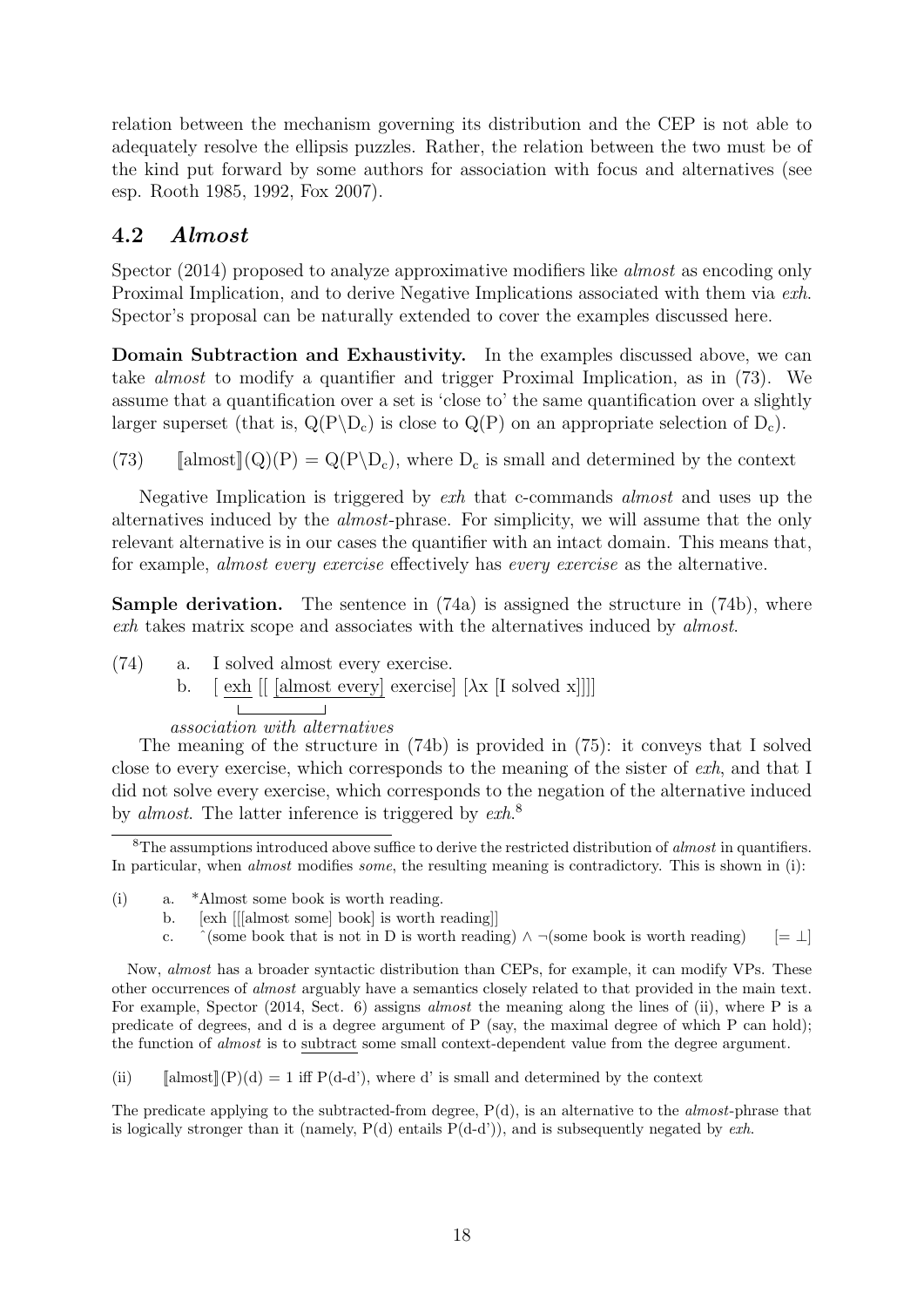(75)  $\hat{ }$  (I solved every exercise that is not in D)  $\wedge$  [= Proximal Implication]  $\neg$ (I solved every exercise),  $\qquad \qquad \qquad \Box$ where D is small and determined by the context

Ellipsis puzzle. The sequence in (49), repeated below, is pragmatically plausible. The second sentence in the sequence conveys that you were required to solve close to every exercise, but were not required to solve every exercise in order to get an A.

(49) In the exam, I solved almost every exercise. To get an A, you really had to  $\triangle$ .

This interpretation can be derived from the structures in (76). The antecedent PD consists of the sister of exh, while the ellipsis PD consists of the sentential complement of the modal. This configuration trivially satisfies Parallelism, as indicated in (77).<sup>9</sup>

(76) a. [exh [[[almost every] exercise]  $[\lambda x$  [I solved x]]]] b. [exh  $\left[\Box_{\mathrm{F}}\right]$  [[[almost every] exercise]  $[\lambda y]$  [you<sub>F</sub> solved y]]]]]

(77) Parallelism Condition is satisfied:  $[[[[\text{almost every}] \text{ exercise}] [\lambda x [I \text{ solved } x]]]] \in$  $\text{ALT}([[{\text{almost every}}]$  exercise]  $[\lambda y \text{ [you_F solved y]]])$ 

Moreover, the structure of the second sentence, in which *exh* takes matrix scope, conveys precisely the meaning described above, given in (78).

(78)  $\hat{ }$   $\Box$ (you solved every exercise that is not in D)  $\land \neg \Box$ (you solved every exercise), where D is small and determined by the context

Summary. We showed that the ellipsis puzzle with *almost* does not arise on an approach on which Negative Implication accompanying almost is not encoded in the meaning of almost, but is rather triggered by an operator higher in the structure. This is in line with Spector's (2014) proposal, who takes this operator to be exh.

## 5 Conclusion

We developed an argument based on ellipsis against encoding the mechanisms governing the distribution of CEPs and almost into their lexical meaning. Rather, their distribution must be taken to be governed by semantic means external to them. Moreover, we showed that these means may not stand in a movement (or binding) dependency relation with them. Finally, we pointed to two proposals compatible with our conclusions: Gajewski's (2013) approach to CEPs and Spector's (2014) approach to almost.

The analysis of the ellipsis data involving CEPs and *almost* that we argued for in this squib thus resembles the standard treatments of other types of alternations in ellipsis, in particular, alternations involving NPIs (e.g., Sag 1976, Merchant 2013). As with CEPs, other examples of alternations tend to be analyzed as involving an element at the ellipsis

 $9$ Unlike in the ellipsis examples with exceptives, we assume that the same approximative expression, almost, is used both in the antecedent and the ellipsis PD. The main reason for using other than NP in the ellipsis PDs with exceptives was that it – in contrast to but  $NP$  – does not necessitate a local exh operator. We make a substantive assumption in this section that almost does not either. We hope to examine this assumption in greater detail in the future. See Spector 2014 for some preliminary support.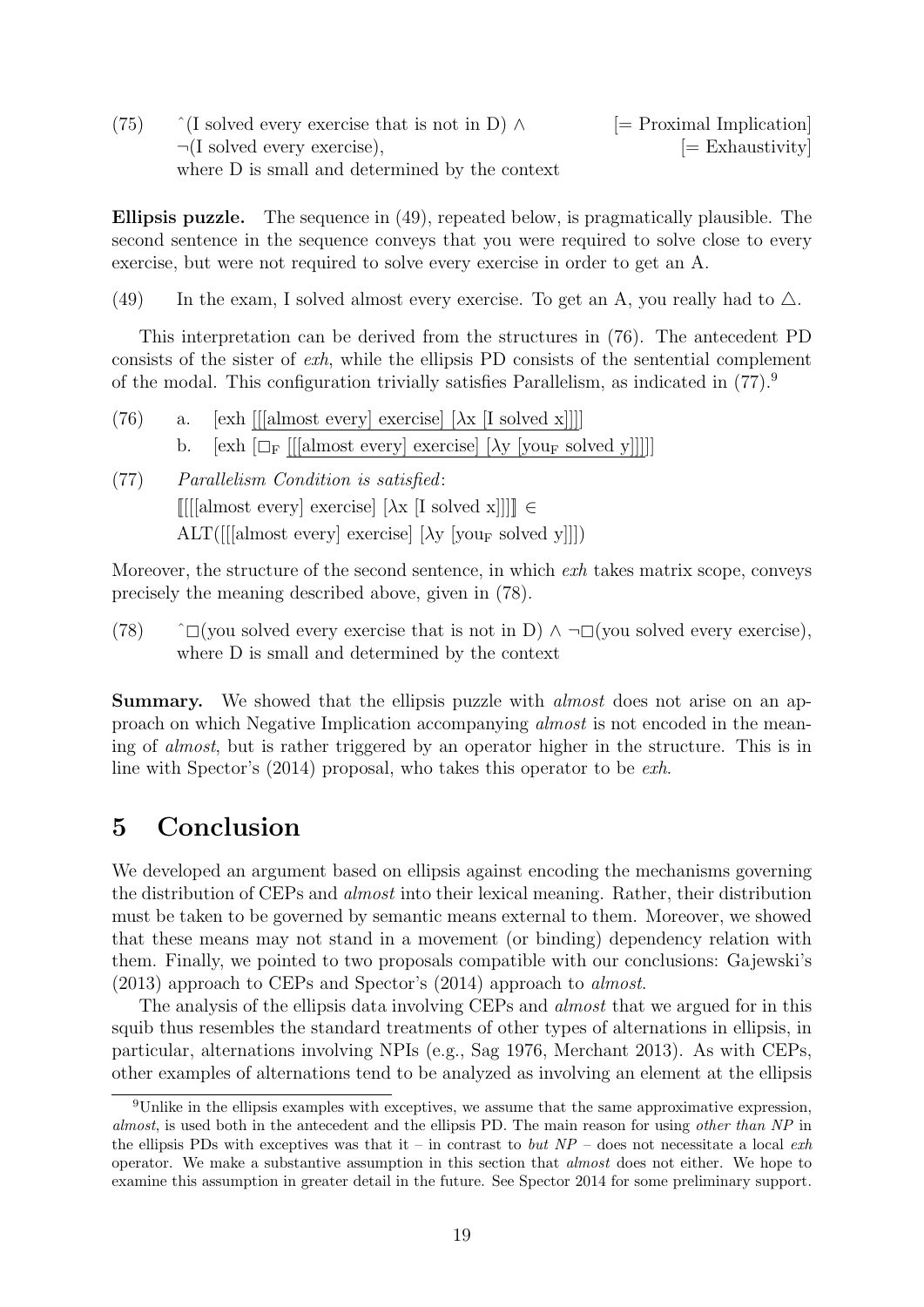site that has a meaning identical to that of their antecedent but whose distribution (or morphological realization) is conditioned by an operator higher in the structure.

### References

- Abels, Klaus & Luisa Martí. 2010. A unified approach to split scope. Natural Language Semantics 18(4). 435–470.
- Beck, Sigrid. 2012. Degp scope revisited. Natural language semantics 20(3). 227–272.
- Chierchia, Gennaro. 2013. Logic in grammar. Oxford: Oxford University Press.
- van Craenenbroeck, Jeroen & Jason Merchant. 2013. Ellipsis phenomena. In Marcel den Dikken (ed.), The cambridge handbook of generative syntax, 701—745. Cambridge University Press.
- van Craenenbroeck, Jeroen & Tanja Temmerman. 2015. How (not) to elide negation. Manuscript, KU Leuven.
- Crnič, Luka. 2016. Free choice under ellipsis. Manuscript, The Hebrew University of Jerusalem.
- Elbourne, Paul. 2005. Situations and individuals. Oxford University Press.
- Elbourne, Paul. 2013. Definite descriptions. Oxford: Oxford University Press.
- Fiengo, Robert & Robert May. 1994. *Indices and identity*, vol. 24. MIT press.
- von Fintel, K. 1994. Restrictions on quantifier domains: University of Massachusetts dissertation.
- von Fintel, Kai. 1993. Exceptive constructions. Natural Language Semantics 1(2). 123– 148.
- Fox, Danny. 2000. Economy and Semantic Interpretation. MIT Press.
- Fox, Danny. 2004. Lectures on scalar implicatures. Lecture notes, MIT.
- Fox, Danny. 2007. Free choice and the theory of scalar implicatures. In Uli Sauerland & Penka Stateva (eds.), Presupposition and Implicature in Compositional Semantics, 71–120. Palgrave Macmillan.
- Gajewski, Jon. 2002. L-analyticity and natural language. Manuscript, MIT.
- Gajewski, Jon. 2008. Npi any and connected exceptive phrases. Natural Language Semantics 16(1). 69–110.
- Gajewski, Jon. 2013. An analogy between a connected exceptive phrase and polarity items. Beyond'Any'and'Ever': New Explorations in Negative Polarity Sensitivity 262. 183.
- Griffiths, James  $\&$  Anikó Lipták. 2014. Contrast and island sensitivity in clausal ellipsis. Syntax 17(3). 189–234.